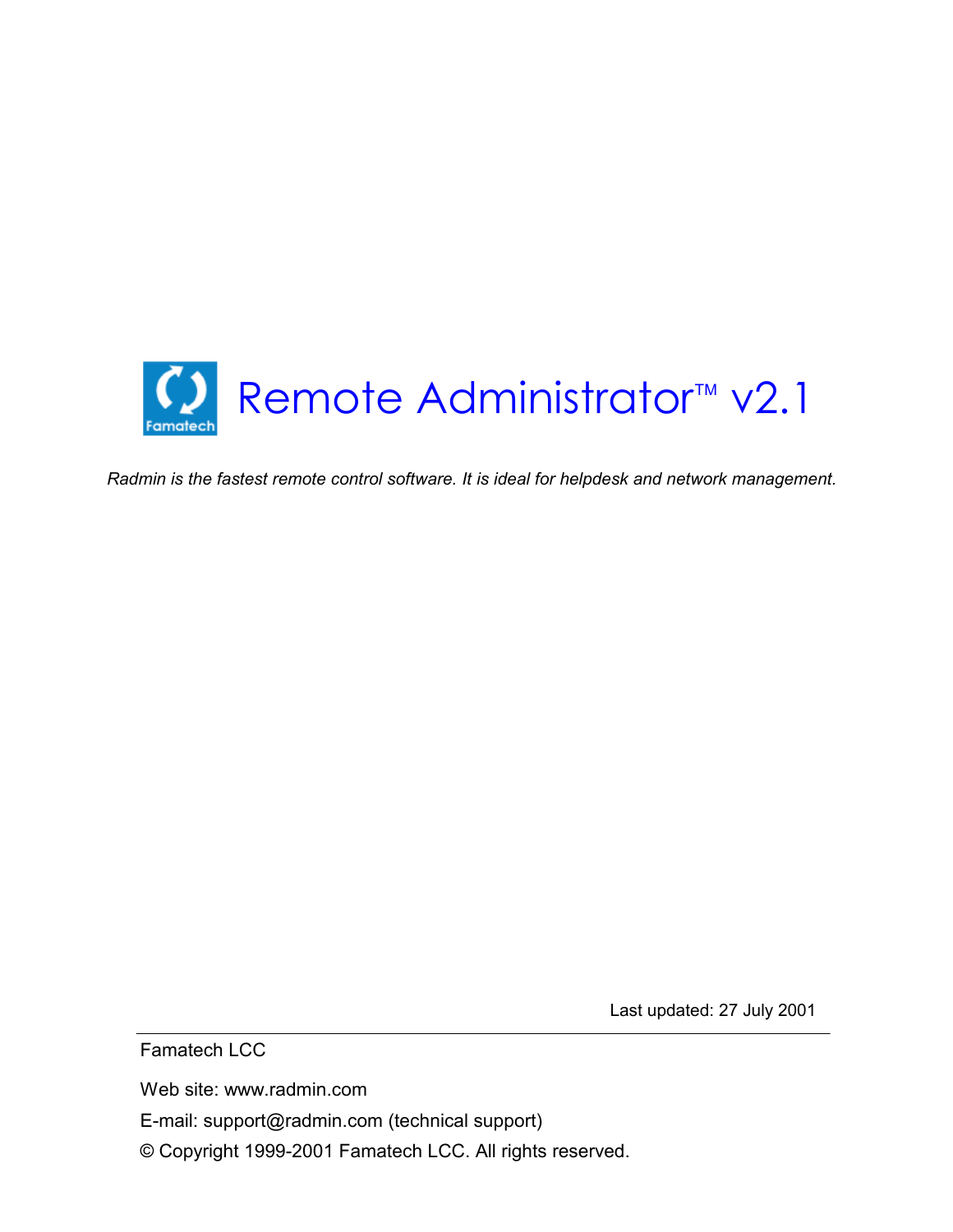| <b>Table of Contents</b>                               |                |
|--------------------------------------------------------|----------------|
| Famatech LCC                                           |                |
| <b>INTRODUCTION</b>                                    | 4              |
| What is Radmin?                                        | 4              |
| Radmin Structure                                       | 5              |
| What Makes It different from other systems             | 5              |
| What's new in the version 2.1?                         | 5              |
| Features                                               | 6              |
| System requirements                                    | 7              |
| <b>Technical support</b>                               | $\overline{7}$ |
| <b>SECURITY</b>                                        | 8              |
| Radmin security                                        | 8              |
| NT security                                            | 8              |
| IP filter                                              | 9              |
| Setting/Changing a password for Radmin server          | 10             |
| Redirect right                                         | 10             |
| Before installation                                    | 11             |
| Installing Radmin files                                | 11             |
| Network installation of Radmin viewer and server       | 12             |
| Modem to modem connection                              | 14             |
| Working with a serial port/null modem connection       | 14             |
| Connection through Internet                            | 15             |
| Connection through the firewall                        | 15             |
| Sample TCP/IP settings for a one segment local network | 15             |
| <b>USING REMOTE ADMINISTRATOR</b>                      | 16             |
| <b>Telnet access</b>                                   | 16             |
| Finding the IP address                                 | 16             |
| Log file                                               | 16             |
|                                                        |                |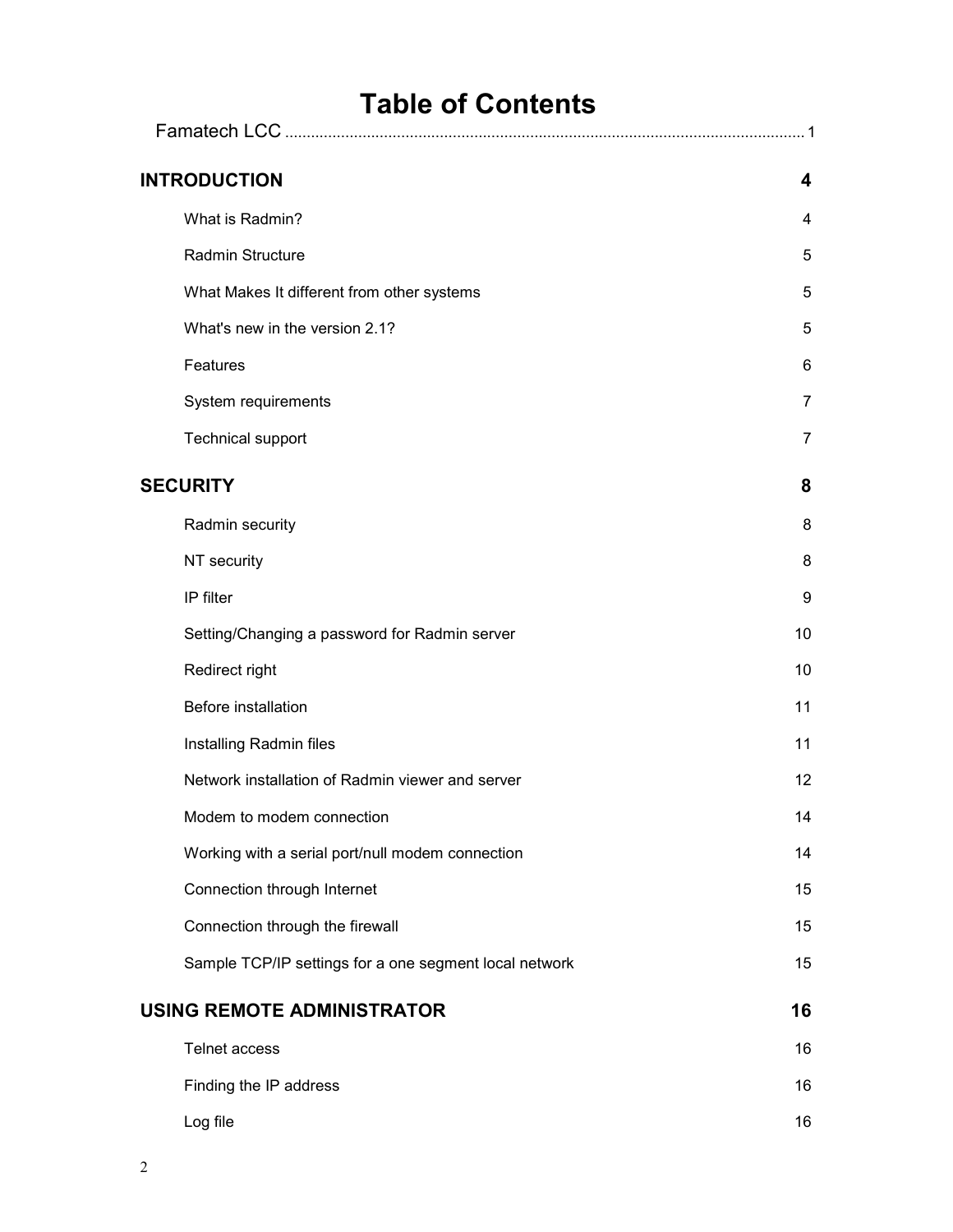| Port option                                    | 16 |
|------------------------------------------------|----|
| Connection menu                                | 16 |
| 'Connect through host' option                  | 17 |
| Full-screen text mode                          | 18 |
| File transfer                                  | 19 |
| Switching between normal and full-screen modes | 19 |
| Send Ctrl-Alt-Del command                      | 20 |
| 'Send key' option                              | 20 |
| 'Options' dialog                               | 21 |
| Get and set clipboard commands                 | 21 |
| Shutdown command                               | 22 |
| Stop Remote Administrator server               | 22 |
| Command-line switches                          | 22 |
| Radmin phonebook                               | 24 |
| Registering/Unregistering Radmin               | 24 |
| Multilanguage support                          | 24 |
| <b>FREQUENTLY ASKED QUESTIONS</b>              | 26 |
| <b>CONTACT US</b>                              | 28 |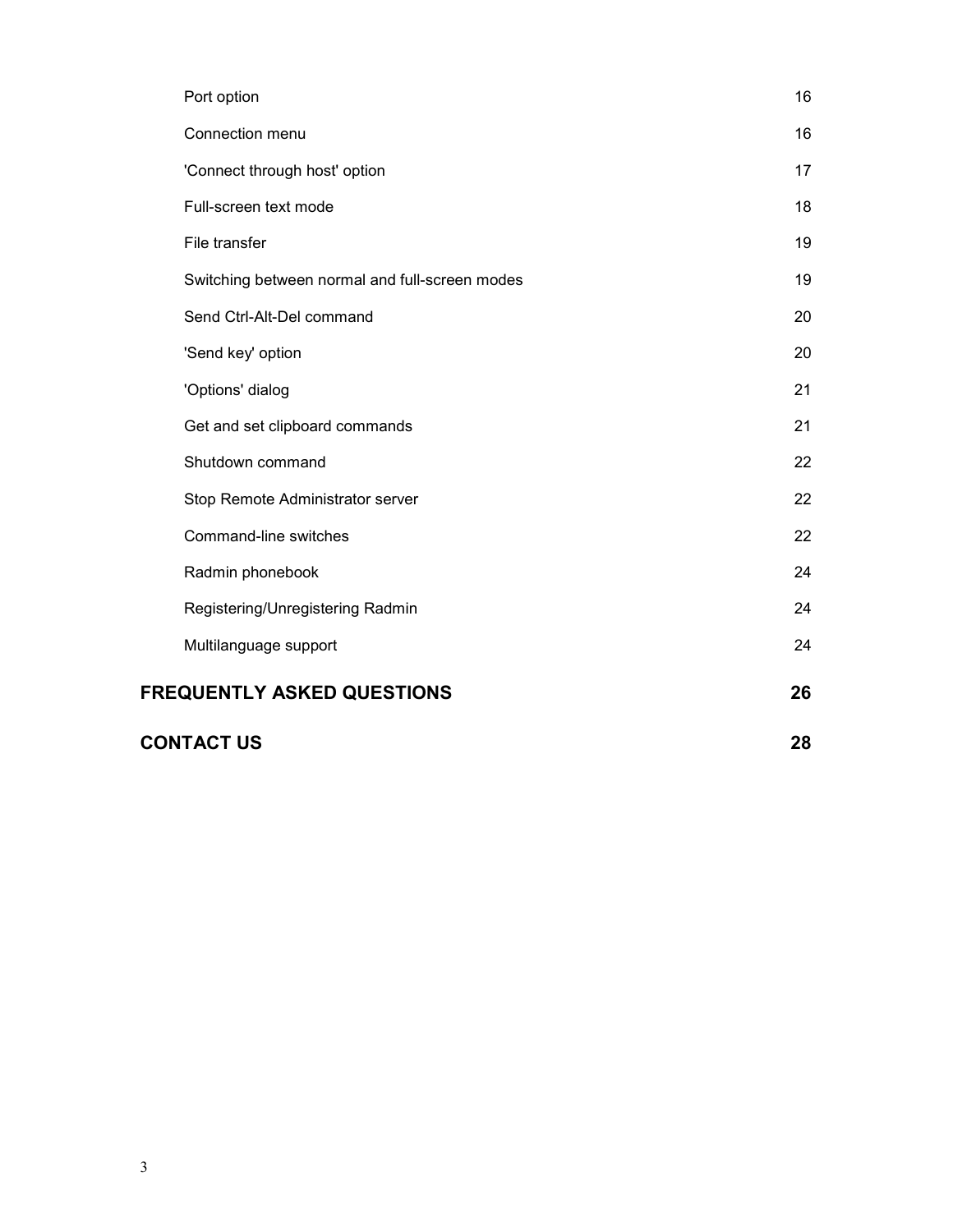### **What is Radmin?**

Radmin is a remote control program that lets you work on another computer remotely through your own. You see the remote computer's screen in a resizable window on your own monitor or as the full screen. Your mouse and keyboard control the remote computer so you can work on the remote computer just as if you were sitting right at it.

The remote computer can be anywhere on the Internet or in your local network. You don't need a fast network connection. Even with a **MODEM** the screen update speed is an acceptable 5-10 screen updates per second. If the remote computer is on your **LOCAL NETWORK** the typical speed is from 100 to 500 screen updates per second.

Often while working in Radmin's full-screen mode, you forget that you are working on a **REMOTE** computer!



*Radmin working...*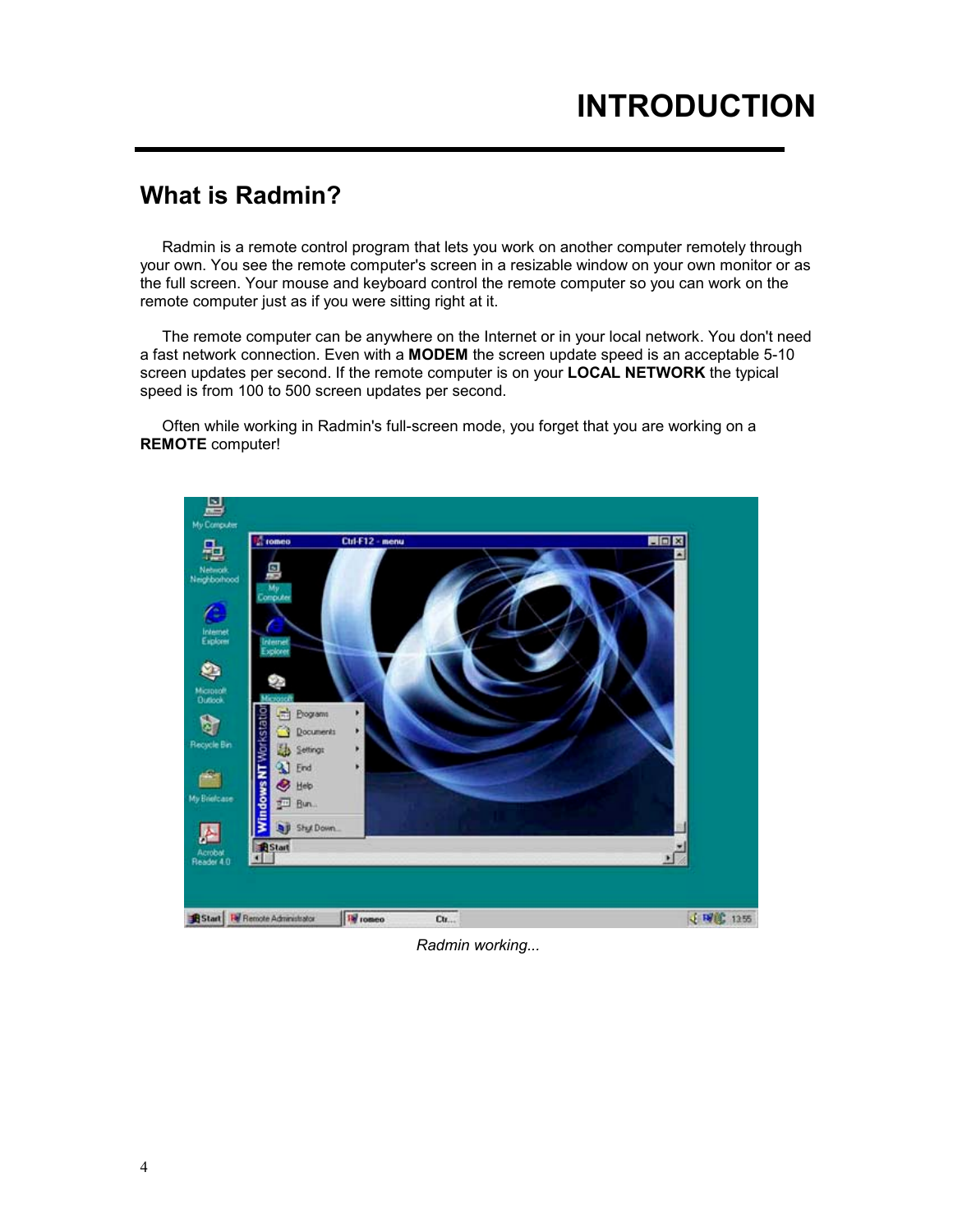# **Radmin Structure**

Radmin consists of two parts:

- The **server** on the remote computer that sends the remote computer's screen display.
- The **client**—also called the viewer—that shows the remote screen display on your own monitor.

To get started you need to run Radmin server on the remote computer. Then run Radmin client on your own computer. The current version of Radmin requires a **TCP/IP connection** between both computers, so you'll need to set this up if they are not already connected.

### **What Makes It different from other systems**

**The speed**: Radmin is much faster than every other remote control system available. For example, we tested the widely used VNC (AT&T's Virtual Network Computing) and found that Radmin is 150 times faster!

Radmin outperforms every other known remote control system, including **pcAnywhere**, **Timbuktu**, **LapLink**, etc. The test was performed on: Server: 800 X 600 65535 colors, OS - WindowsNT 4.0 Service pack 4 Client: 800 X 600 256 colors, OS - Windows95 Ethernet 10Mbit local network.

### **What's new in the version 2.1?**

#### **New features in v2.1:**

- Extended "Ask user to allow incoming connection" options. In earlier versions the default answer for incoming connection was "yes". Since v2.1 you have the opportunity to choose "no" as the default. Optional "time out" value.
- Enhanced File transfer mode:
	- o File Transfer resuming after abnormal disconnection
	- o Progress bar
	- o Show date, time, attributes in detailed view of File Transfer
	- o Sorting files support
	- o "Replace File" confirmation dialog
	- o Disk names support
	- o Icons support
	- o Saving of File Transfer window size and position, view and sorting modes
	- o File properties dialog
	- o Improved interface
	- o Other small changes
- All data is encrypted with 128 bit strong crypto in any connection mode
- Writing to Event Log support
- Remote shutdown improving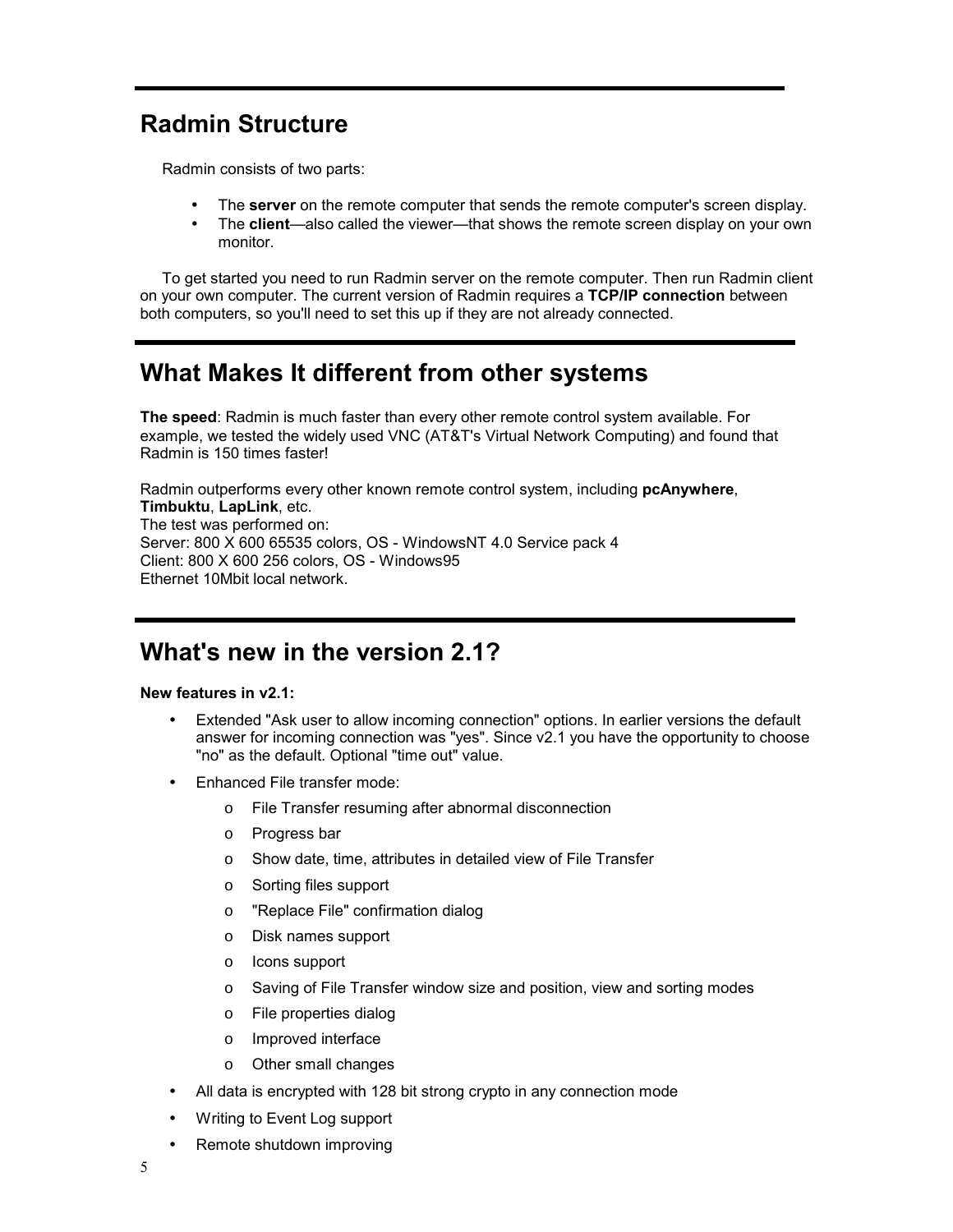- About box on the server side
- Program dialogs optimization
- Some useful registry settings for system administrators -disabling some server functions such as telnet, file transfer, control, the possibility of changing server settings by a user
- Interface changes

#### **Features**

#### **Run as a Service**

Radmin server can work as a SERVICE under Win9x, ME, NT4.0 and Win2000. This lets you log a user on or off remotely.

#### **Multiple Connections Support**

Radmin server supports simultaneous multiple connections to the same remote screen.

#### **Full-Screen, Scaled and Windowed View Modes**

Full-screen mode shows the remote screen full-size on your own monitor. Scaled mode lets you see the remote screen in a window on your monitor scaled to the remote screen's defined size.

#### **Video Hook Driver Technology is Used**

Radmin uses video hook kernel mode drivers under Windows NT to capture screen changes. This boosts the speed to hundreds of screen updates per second.

#### **File Transfer**

Lets you transfer files easily between computers with Windows Explorer like interface.

#### **Remote Shutdown**

Now you don't have to connect in the Full Control mode.

#### **Telnet Server**

Radmin server provides Telnet access to remote computers (except on Win9x/ME).

#### **Windows NT Security Support**

You can allow remote control, remote view, telnet and file transfer access to specific users or user groups from an NT domain. If a user

logged into a WinNT domain connects to Radmin server, the user's current username/password are employed by Radmin viewer to authorize a connection to the Radmin server.

#### **Password Protection**

If Windows NT security support is switched off, access to a remote computer is controlled by a password. Radmin uses a challenge-response password authentication method based on 128 bit strong encryption.

#### **128 Bit Strong Encryption of All Data Streams.**

In the version 2.1 encryption is always enabled, it causes just 5% performance loss.

#### **IP Filter**

Allows an access to the Radmin server only from specified IP addresses and subnets.

#### **Radmin Supports High-Resolution Modes**

Display resolutions up to 2048 X 2048 X 32 bit color are supported by Radmin.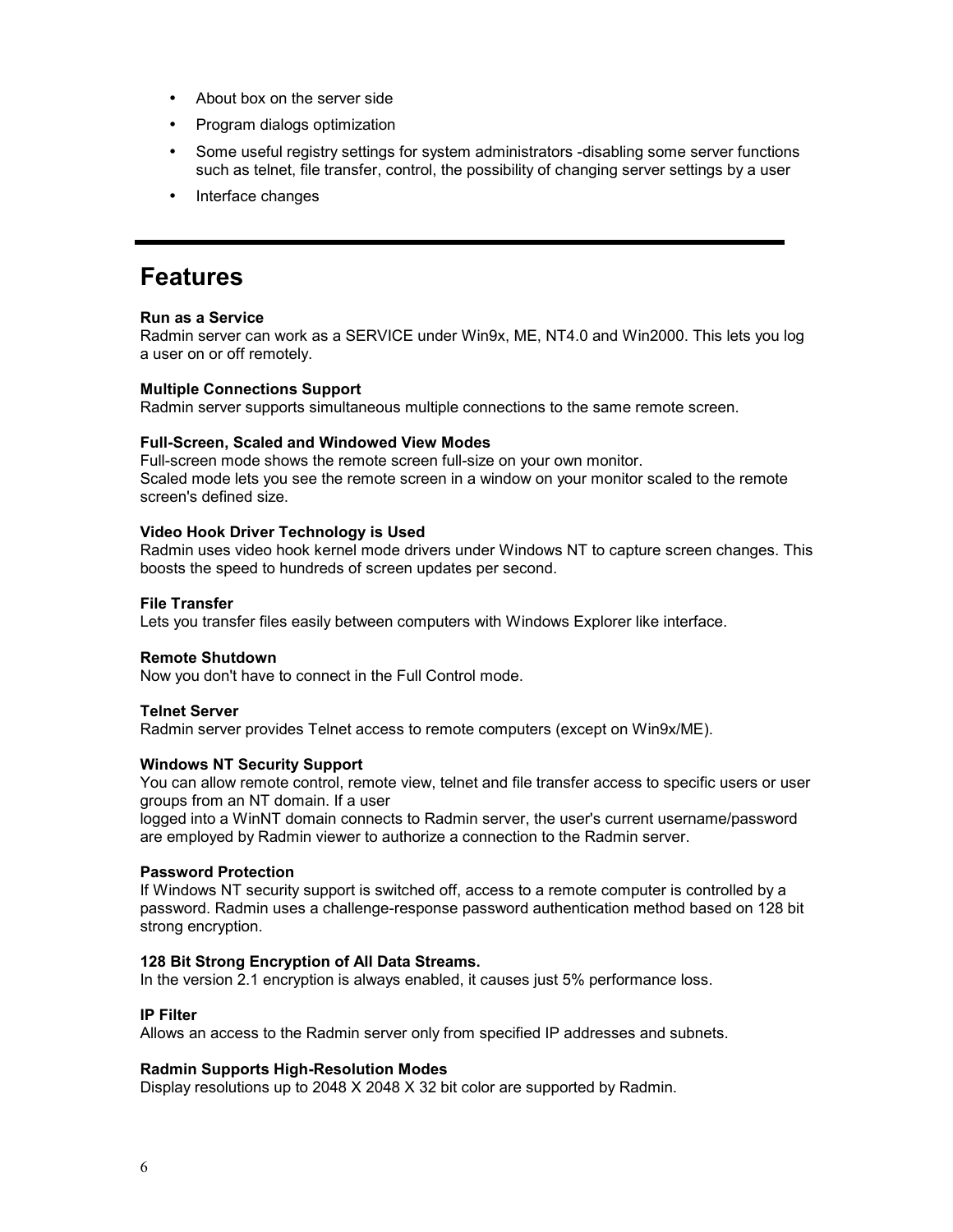# **System requirements**

No special requirements for hardware: If your computer can run Windows 95 or higher, the program will run. It even runs on a 386 with 8 MB RAM.

**NOTE**: Radmin still operates successfully when the display, mouse and keyboard are disconnected from the remote computer, however some computers do not boot successfully without a keyboard plugged in.

#### **For all operating systems (Win9x/ME/NT/2000):**

The computer must have TCP/IP installed, the most-used protocol for networking computers.

#### **Windows NT 4.0:**

Service pack 4 or higher is required. Administrator rights are required, if video hook driver or Remote Administrator service are installed.

#### **Windows 2000:**

Administrators rights are required, if **Radmin** is installed as service.

### **Technical support**

If you have any problems installing or using **Radmin**, we can suggest you various resources to help you at no charge:

- This manual and the help on your installation media contains all the information you need to solve the problem you may have.
- You can and send your problem reports to our support stuff **support@radmin.com**.
- Visit our World Wide Web server at **http://www.radmin.com**.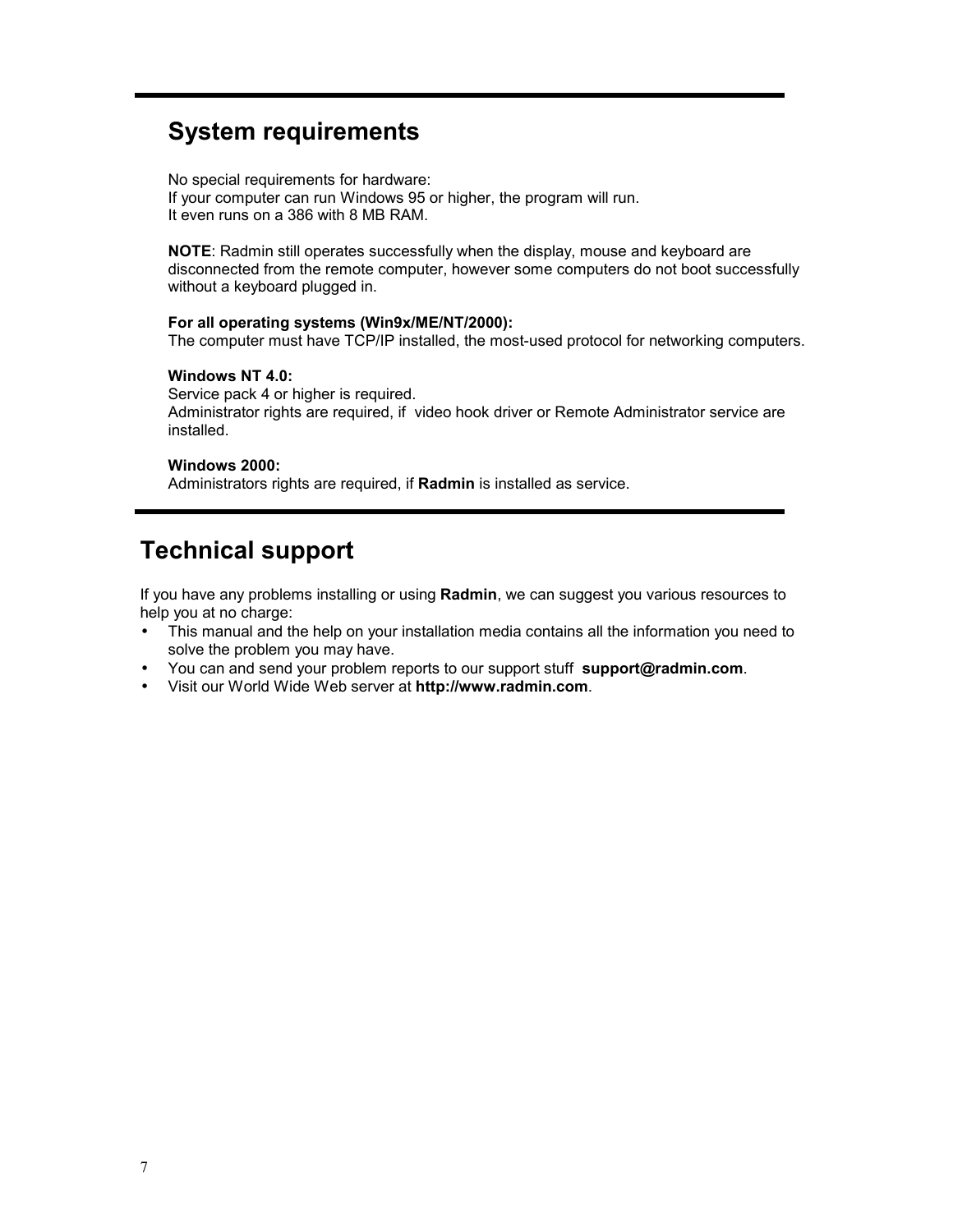# **Radmin security**

A lot of attention was paid to security issues in the **Radmin** design. Here is some reasons that the Radmin operation is completely secure:

- **Radmin 2.1** supports WindowsNT/2000 **user level security**. You can give the right of remote control to some specific users or user groups.
- If Windows NT security support is switched off, access to a remote computer is restricted by password. **Remote Administrator** uses a challenge-response password authentication method (MD5 and Twofish crypto algorithms are used). This method is similar to the authentication method used in Windows NT, but uses more powerful security keys.
- **Remote Administrator** work in encrypted mode, where all data, including screen images, mouse movements and keypresses are encrypted. **128 bit Twofish encryption** is used. Twofish crypto is distinguished for its combination of speed, flexibility and conservative design.
- **Remote Administrator server** has a logging feature. All actions are written to the **log file**. Event Log support is also included.
- **Remote Administrator server** has a **IP-filter table**. If you use this you can get **Radmin** server access only from the specified IP addresses and networks.
- **Remote Administrator** has a self testing code defense, which protects the code from changing.

### **NT security**

To view or change **Radmin** security settings activate '*Options for Remote Administrator server'* and choose '*Set password'.*.. Click '*Enable NT security*' and then '*Permissions*'. The *'Registered users*' window allows you to change the security features for a **Radmin** connection. You can grant or deny permissions, it is typically done on the basis of NT User Group membership.

| Single password security                                         |                |
|------------------------------------------------------------------|----------------|
| Password                                                         | <b>EXXXXXX</b> |
| Confirm password                                                 | ********       |
|                                                                  |                |
| WinNT user level security support<br>$\nabla$ Enable NT security |                |

*Enabling NT security* 

The '*Registered users*' window allows you to change the security features for **Radmin** connection. You can grant or deny permissions that is typically done on the basis of the NT User Group membership.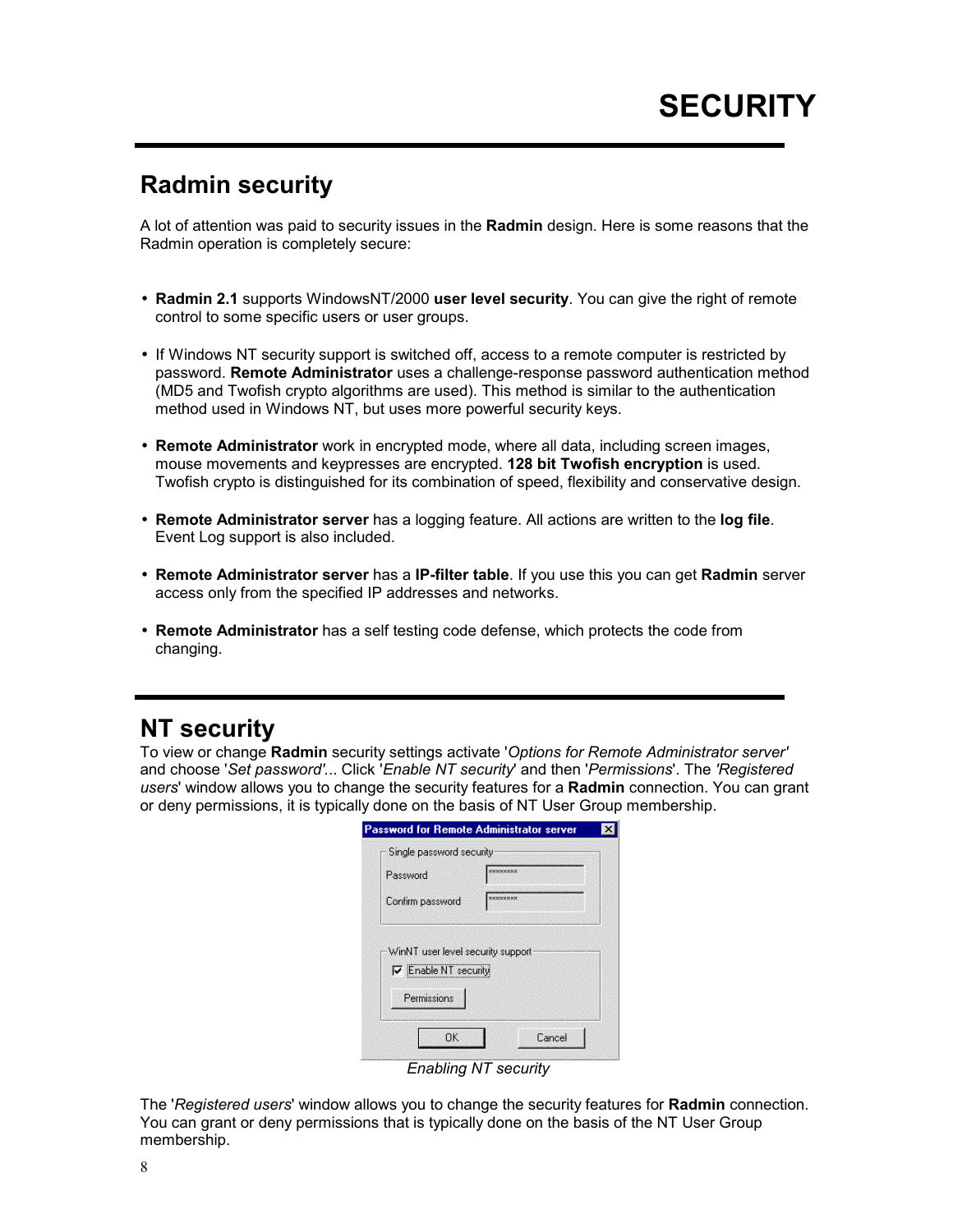It's possible to choose between five access rights: **Redirect, Telnet, File transfer, Full control of screen** and **View of screen.**

To grant permissions from trusted domains you have to create a local group and add members from another domains.. *'Add user/group dialog*' will allow to configure Radmin NT security permissions for just created local group that contains users from trusted domains.

| User/group     |                    | Access               |  |
|----------------|--------------------|----------------------|--|
| Administrators | All access (RTVFC) |                      |  |
| kreit          |                    | File transfer        |  |
| Smith          | View of screen     |                      |  |
|                |                    |                      |  |
|                |                    |                      |  |
|                |                    |                      |  |
|                |                    |                      |  |
|                |                    |                      |  |
|                |                    |                      |  |
|                |                    |                      |  |
|                | Access rights      | −∣                   |  |
| <b>OK</b>      | Cancel             | File transfer<br>Add |  |

*'Registered users'* 

#### **IP filter**

This feature restricts access to the Radmin server only from specified IP addresses and subnets. Set the IP filter from the 'Options' menu of the 'Settings for Radmin server' (from start menu group).

#### **Example**:

Subnet 192.168.1.xx Computer 192.168.1.67

To permit an access for a whole subnet you should set: Filter IP - 192.168.1.0 Mask - 255.255.255.0

If IP AND MASK == FILTER IP the connection is successful, else you get '*Client I/O error*'.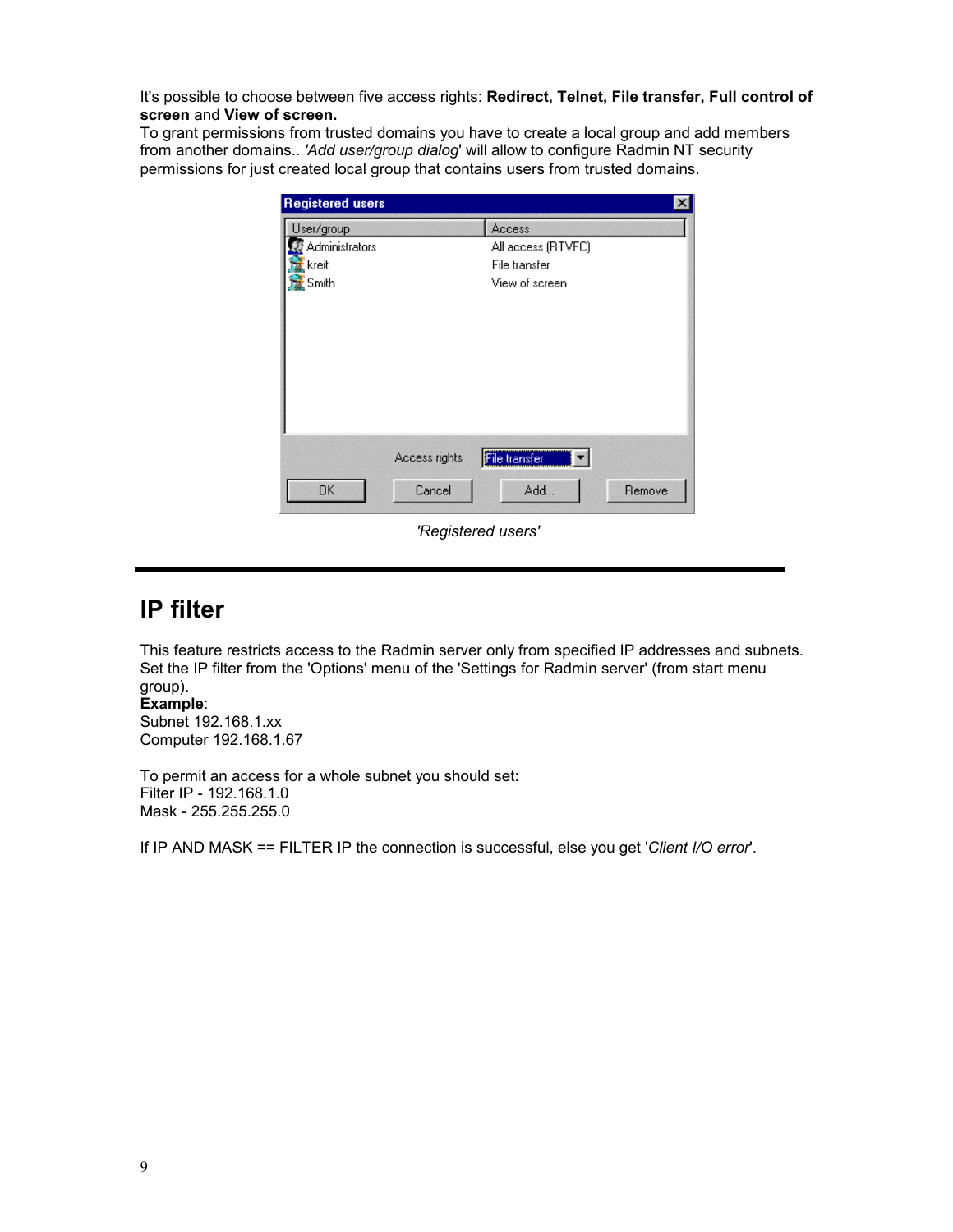# **Setting/Changing a password for Radmin server**

 You can set and change the Radmin server password directly from the *Settings for Radmin Server*.

| <b>Password for Remote Administrator server</b>                        |        |  |
|------------------------------------------------------------------------|--------|--|
| Single password security                                               |        |  |
| Password                                                               |        |  |
| Confirm password                                                       |        |  |
| WinNT user level security support<br>Enable NT security<br>Permissions |        |  |
| OΚ                                                                     | Cancel |  |

*Setting the password...* 

If your server runs under WinNT4.0/2000 you can enable NT security support in the Radmin server settings. You will be able to give users and user groups various rights to access the server (Full control/View only/Telnet/File transfer/Redirect).

### **Redirect right**

.

This right allows to users to use only **Connect through** option.

| <b>Connect to </b>                                                                                                  |                                                                                                                       |
|---------------------------------------------------------------------------------------------------------------------|-----------------------------------------------------------------------------------------------------------------------|
| IP address or DNS name<br>Port<br>4899<br>ĭ<br>Advanced settings<br>$\nabla$ Connect through host<br><b>ijuliet</b> | Connection type<br>G Full contol<br>$\nabla$ Use default port<br>C View only<br>Telnet<br>File transfer<br>C Shutdown |
| $\nabla$ Add to connection list<br>Connect                                                                          | Cancel                                                                                                                |

*Selecting 'Connect through' option...* 

Avoid redundant permissions! This permission may be granted If a computer provides access to another PC. It's especially helpful for system administrators to ensure additional security. A user who is granted redirect right can use 'Connect through host' option

.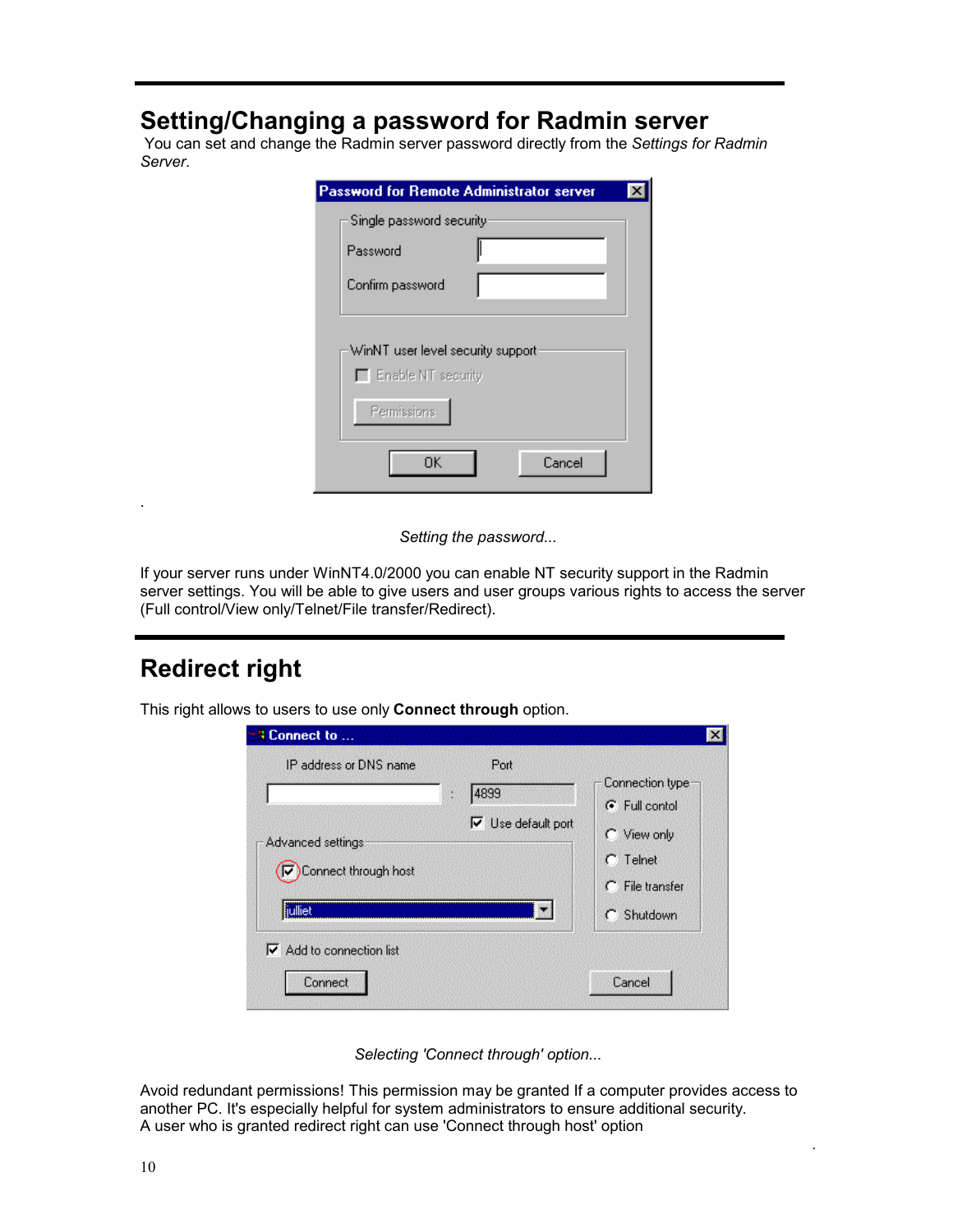### **Before installation**

Two computers need to be connected by TPC/IP, either on a local network or the Internet. Radmin must be installed on each computer.

#### **Before installation for all users:**

Uninstall any earlier version of Radmin, before installing a newer version.

#### **For Windows 2000 Users:**

You need administrator rights to install Radmin Server as a service.

#### **For Windows NT 4.0 Users:**

You need administrator rights to install Radmin Server as a service and install the driver.

Before installing Radmin's video hook driver be sure that any other Remote Control software that uses video hook driver technology has been removed. Running more than one video hook driver can lead to a system crash while booting.

Sample applications that use a video hook driver: **NetMeeting 3.0**+, **SMS**, **Timbuktu**. If a problem occurs while booting with the Radmin driver, you can press the '1' (number one) key repeatedly during booting and the Radmin driver will not load.

#### **Installing Radmin files**

- Unpack the installation files.
- Run **radmin21.exe** from the unpacked distribution.
- Follow the setup instructions.

After installation the **Radmin server** or the **Radmin client** (viewer) can be started from Start menu.

You can also start the 'Settings for Radmin Server' from a menu. There you can set the Radmin Server to load at Windows start-up, designate a password for network access to Radmin server and other options..

**"Silence"** installation is possible. See **Network installation** for details.

### **Setting up the connection**

Run Radmin server on the remote computer. If Radmin server is working, the tray icon should appear on the Windows toolbar. When the cursor is over this tray icon you can see the list of computer IP addresses. Double-clicking opens the connection list. The icon can be disabled in Radmin server settings using 'Hide Tray Icon' option.

On the local computer run Radmin viewer. Select 'Conection/Connect to...' from the menu. In the 'IP address or DNS name' entry specify the IP address (example: 10.0.0.1) or DNS name (example: *comp1.company.com*) of the remote computer.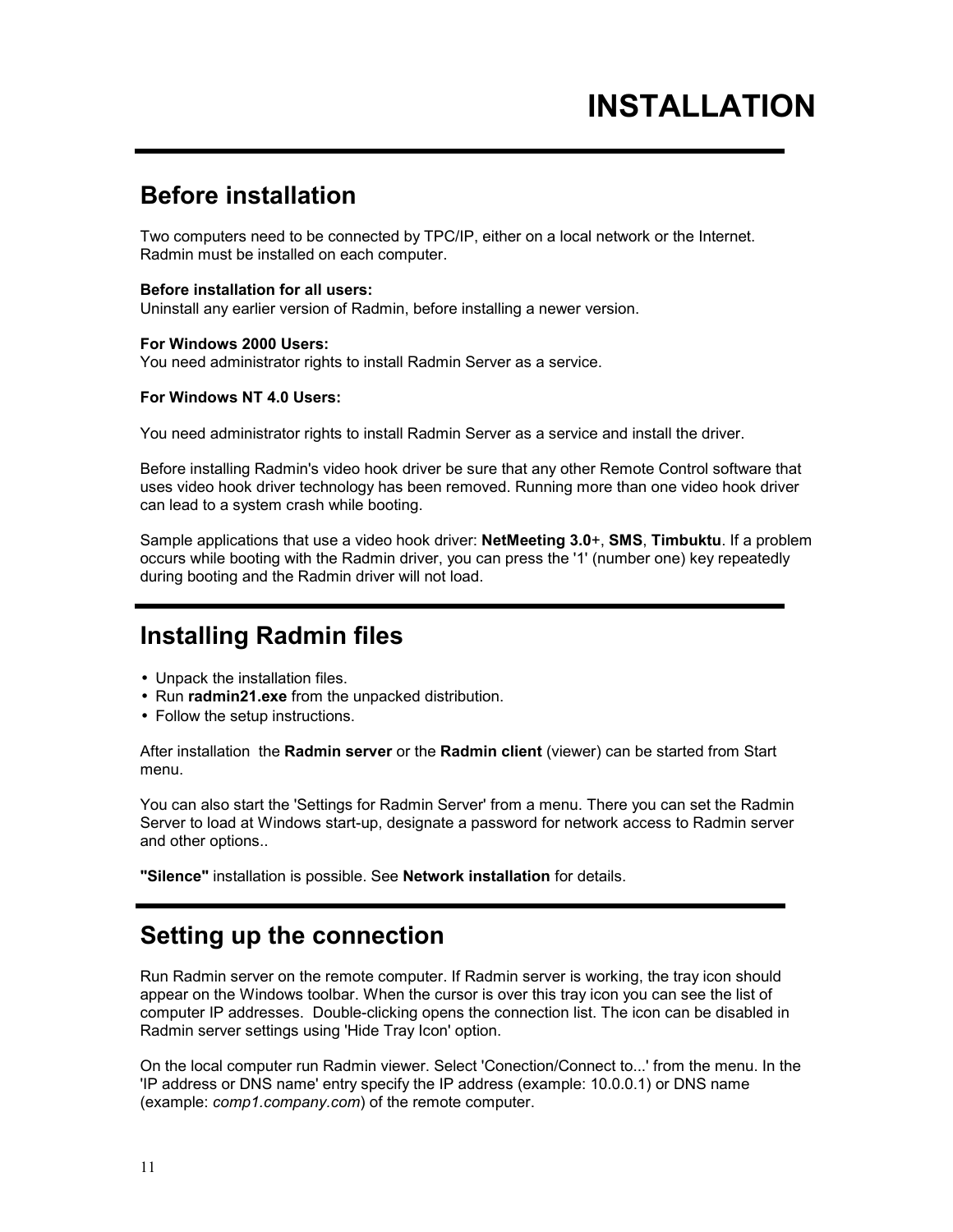| Connect to                                                              |                                                                     |
|-------------------------------------------------------------------------|---------------------------------------------------------------------|
| IP address or DNS name<br>Port<br>4899<br>$\ddot{\phantom{a}}$          | Connection type:<br>G. Full contol                                  |
| $\nabla$ Use default port<br>Advanced settings:<br>Connect through host | C View only<br>$\cap$ Telnet<br>$\cap$ File transter<br>C: Shutdown |
| $\nabla$ Add to connection list<br>Connect                              | Cancel                                                              |

*'Connect to...' menu* 

# **Network installation of Radmin viewer and server**

**Radmin viewer** doesn't need installation. Just copy the files radmin.exe and admdll.dll to a directory on the local computer.

**Radmin server** does need to be installed. Here is a sample script for Windows, that installs Radmin server as a system service on the computer. Change the file paths to your values. To execute the script on network computers, use logon scripts in Windows NT networks.

*net use z: \\server\d copy "z:\install\radmin\r\_server.exe" "c:\winnt\system32\r\_server.exe" copy "z:\install\radmin\raddrv.dll" "c:\winnt\system32\raddrv.dll" copy "z:\install\radmin\admdll.dll" "c:\winnt\system32\admdll.dll" c:\winnt\system32\r\_server.exe /install /silence regedit.exe /s z:\install\settings.reg net use z: /delete* 

**NOTE**: Under WinNT, user executing this script must have administrator rights to install the service and the driver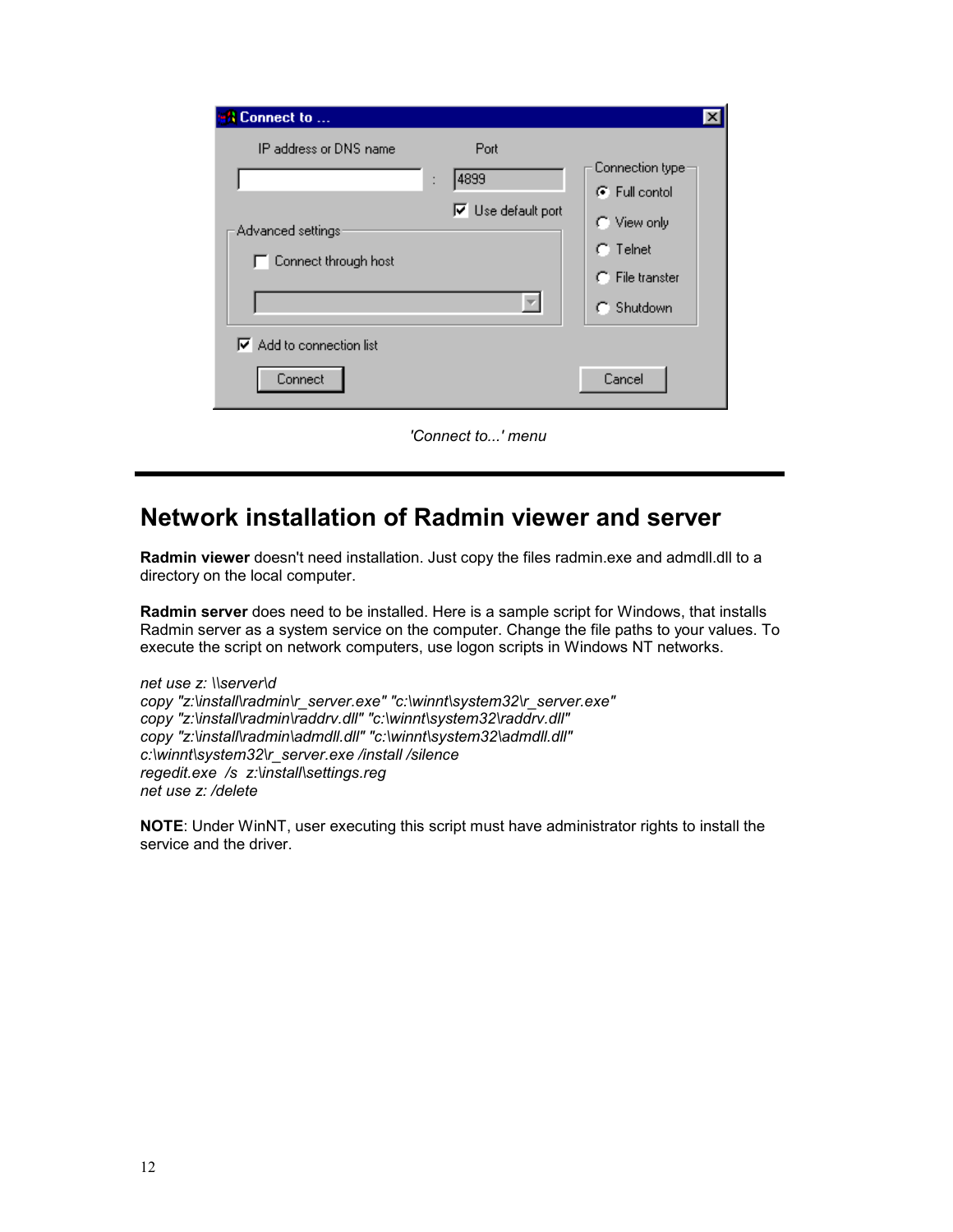This script does:

- 1) Maps a disk drive *z*: to *\\server\d*
- 2) Copies Radmin server files to the Windows system directory.
- 3) Installs Radmin server as a system service.
- 4) Saves server settings to the registry.
- 5) delete the *z:* drive

**Radmin server settings** (tray icon options, port, logfile options, IPfilter settings, password) are stored in the registry. You can copy these setings from one computer to another:

- You need to define these settings on some computer, you can do it using the '*Settings for Remote Administrator server'* from the Start menu.
- Run *regedit.exe* and export some settings from the registry to the file (*settings.reg*).
- Save these settings from the file to the registry of another computer executing: *regedit.exe settings.reg*

There are locations of some keys:

*HKEY\_LOCAL\_MACHINE\SYSTEM\RAdmin\v2.0\Server\Parameters\FilterIp HKEY\_LOCAL\_MACHINE\SYSTEM\RAdmin\v2.0\Server\iplist\*  IP filter settings

*HKEY\_LOCAL\_MACHINE\SYSTEM\RAdmin\v2.0\Server\Parameters\AskUser*  Show confirmation dialog option

*HKEY\_LOCAL\_MACHINE\SYSTEM\RAdmin\v2.0\Server\Parameters\AutoAllow*  Sets default value o

*HKEY\_LOCAL\_MACHINE\SYSTEM\RAdmin\v2.0\Server\Parameters\DisableTrayIcon*  Disable tray icon flag option

*HKEY\_LOCAL\_MACHINE\SYSTEM\RAdmin\v2.0\Server\Parameters\EnableLogFile HKEY\_LOCAL\_MACHINE\SYSTEM\RAdmin\v2.0\Server\Parameters\LogFilePath*  Logfile settings

*HKEY\_LOCAL\_MACHINE\SYSTEM\RAdmin\v2.0\Server\Parameters\Parameter*  Password for Radmin server (encrypted).

*HKEY\_LOCAL\_MACHINE\SYSTEM\RAdmin\v2.0\Server\Parameters\Port*  Port number settings

*HKEY\_LOCAL\_MACHINE\SYSTEM\RAdmin\v2.0\Server\Parameters\NTAuthEnabled*  Enable NT security flag

*HKEY\_LOCAL\_MACHINE\SYSTEM\RAdmin\v2.0\Server\Users\*  User list for NT security support

You can enter it on one and export regisration key from the registry *HKEY\_LOCAL\_MACHINE\SOFTWARE\RAdmin\v1.01\ViewType\Data*  After that you can import it to the registry of your computers, there are many tools to enter some registry key to many computers.

*HKEY\_LOCAL\_MACHINE\SYSTEM\RAdmin\v2.0\Server\Parameters\DisallowChanges*  Disallows changes *HKEY\_LOCAL\_MACHINE\SYSTEM\RAdmin\v2.0\Server\Parameters\DisableBeep*  Disables beep *HKEY\_LOCAL\_MACHINE\SYSTEM\RAdmin\v2.0\Server\Parameters\DisableRedirect HKEY\_LOCAL\_MACHINE\SYSTEM\RAdmin\v2.0\Server\Parameters\DisableScreen*  Disables Full control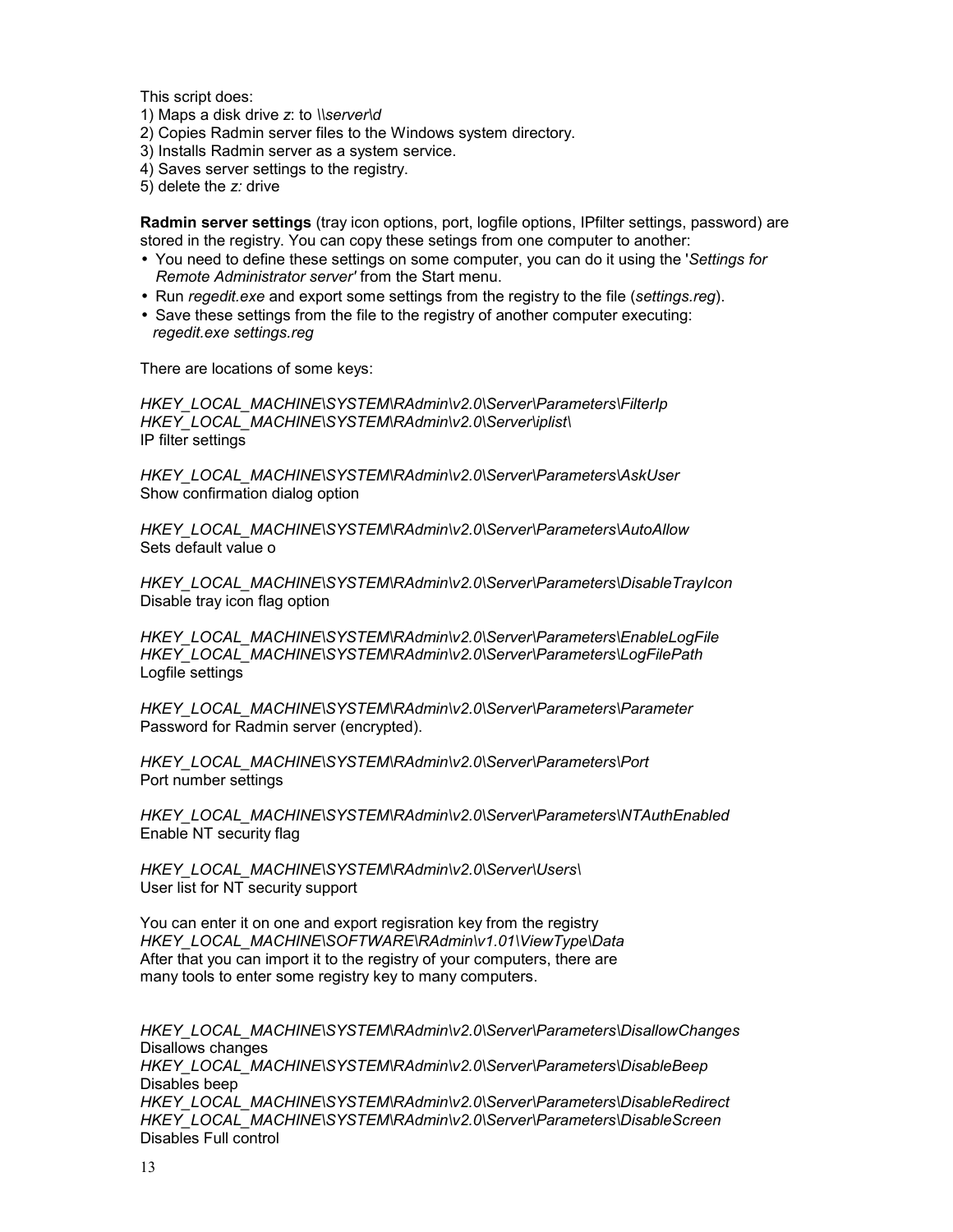*HKEY\_LOCAL\_MACHINE\SYSTEM\RAdmin\v2.0\Server\Parameters\DisableView HKEY\_LOCAL\_MACHINE\SYSTEM\RAdmin\v2.0\Server\Parameters\DisableTelnet HKEY\_LOCAL\_MACHINE\SYSTEM\RAdmin\v2.0\Server\Parameters\DisableFile*  Registry key value must be binary 01 00 00 00

Unistallation: To uninstall execute: *c:\winnt\system32\r\_server.exe /stop c:\winnt\system32\r\_server.exe /uninstall /silence*  Delete all Radmin files.

### **Modem to modem connection**

**Remote Administrator** doesn't work with a modem directly. To use it in a modem to modem connection you need to configure **Dial-Up networking** on both the server and client sides.

**Radmin** uses a **TCP/IP** connection between computers. So, you need to set this service up on both computers.

On the server side you need to install the **Dial-Up networking server**. This is a standard component of Win98 and a component of **MS Plus!** in **Win95**), if you have **Win9x/ME**. Use **RAS** if you have **WinNT**. Then configure the server to use **TCP/IP** protocol.

On the client side install **Dial-Up networking**, then configure **Dial-UP networking** to use only the **TCP/IP** protocol.

Then you should make a call using **Dial-Up networking**. After connecting you can find the IP address of the remote server in the properties of the Dial-Up connection (as usual some tray icon appears). Alternatively, you can find this address in the DialUp monitor from the control panel.

Use this **IP address** as the host address to connect to the server using the **Radmin viewer**. As a rule in a modem to modem connection 192.168.55.1 IP address is used.

### **Working with a serial port/null modem connection**

First install the modem driver (Null modem/Dial-Up networking serial/Communication cable between two computers) if not already installed.

Then configure the system as with **Modem to modem connection**.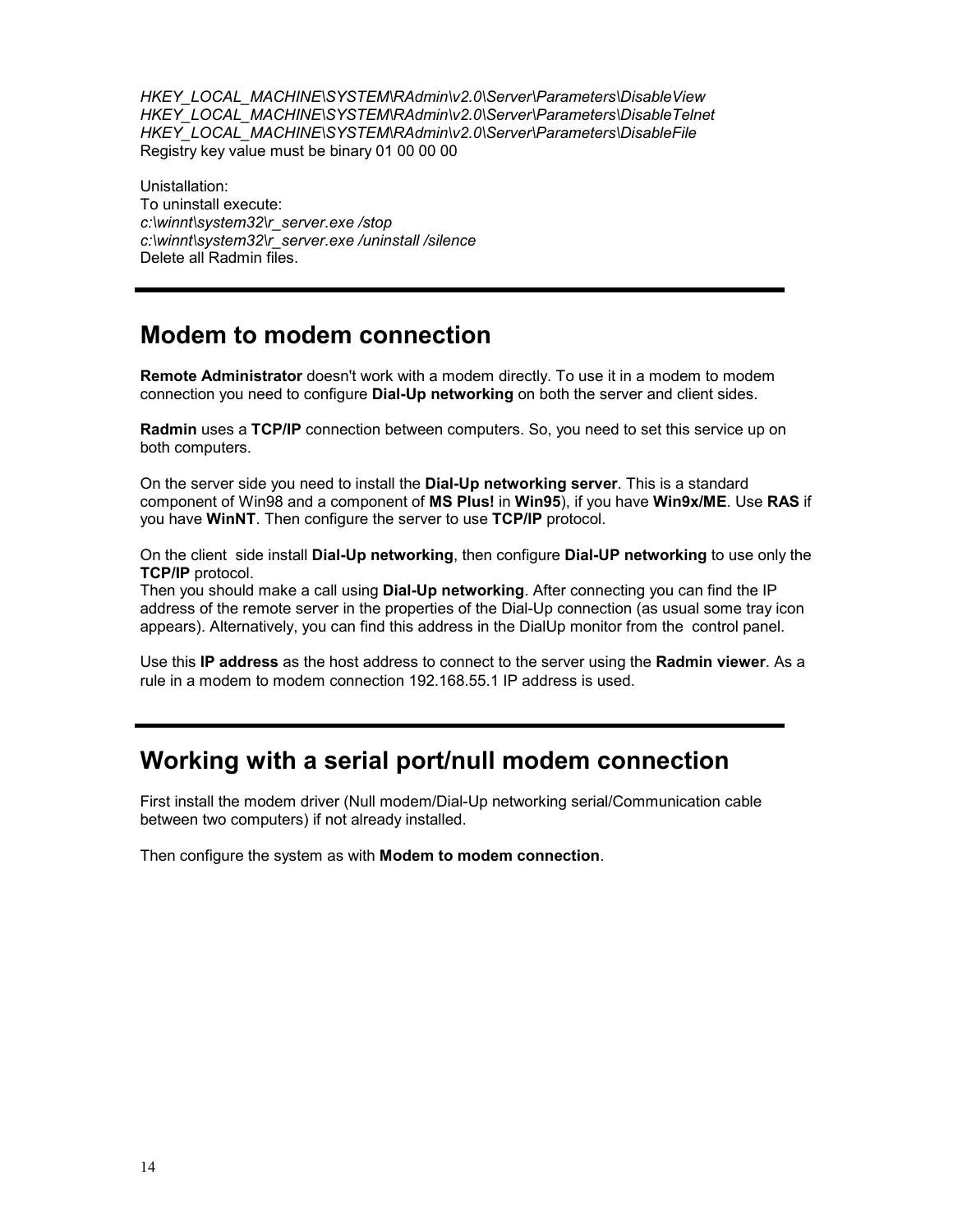### **Connection through Internet**

You can establish a connection between the remote and local computers through the Internet as well as a local network connection. The only problem might be the IP address on the server side. It could be dynamically assigned, so you need to get it after the connection to the Internet and pass it somehow to the client side.

- 1) Install **Radmin** on both computers.
- 2) Run **Radmin server** on the remote computer.
- 3) Connect the remote computer to the **Internet**.
- 4) People from the remote side must tell you the **IP address** of the remote computer.
- 5) Connect the local computer to the internet.

6) Run **Radmin viewer** on the local computer, click menu '*Connect/Connect to*', enter the IP address of the remote computer.

### **Connection through the firewall**

**Radmin** uses 4899 **TCP** port by default. You can open such a port on the firewall.

Another solution is to change the Radmin port number—on both the server and the viewer—to the value of a port that is already open on your firewall.

If your firewall works under Windows you can install and start the Radmin server on it. Then you can connect using 'Connect through host feature of the viewer.

Sometimes only the router has a public IP address. In this case you have to configure 'Forwarding' on a router/firewall. Configure the router to forward connections from some port on the router to a specific IP address and port (the default port of Radmin server is 4899) of the computer on your internal network.You need to assign a port on the router for each computer you need to access. After that, to connect to a computer behind the router/firewall from the Internet you need to specify the IP address of the router and the port on the router that corresponds to your computer in the internal network. The router will then forward connections to computers in the internal network.

If you are using Internet connection sharing—a feature on win98 SE—Radmin's viewer program will not be able to find your server. The problem is that a port needs to be mapped so the viewer can find which computer the server is on. Here is the link to a program that maps the port in this case **http://www.practicallynetworked.com/sharing/ics.htm** 

#### **Sample TCP/IP settings for a one segment local network**

To set IP addresses in the one segment local network you can go to the TCP/IP settings of the network card on the first computer set IP address to *10.0.0.1*, set subnet mask to *255.255.255.0*  on the second computer set IP address to *10.0.0.2,* set subnet mask to *255.255.255.0*. ...

Try to ping one computer from another. **example**: *ping 10.0.0.1*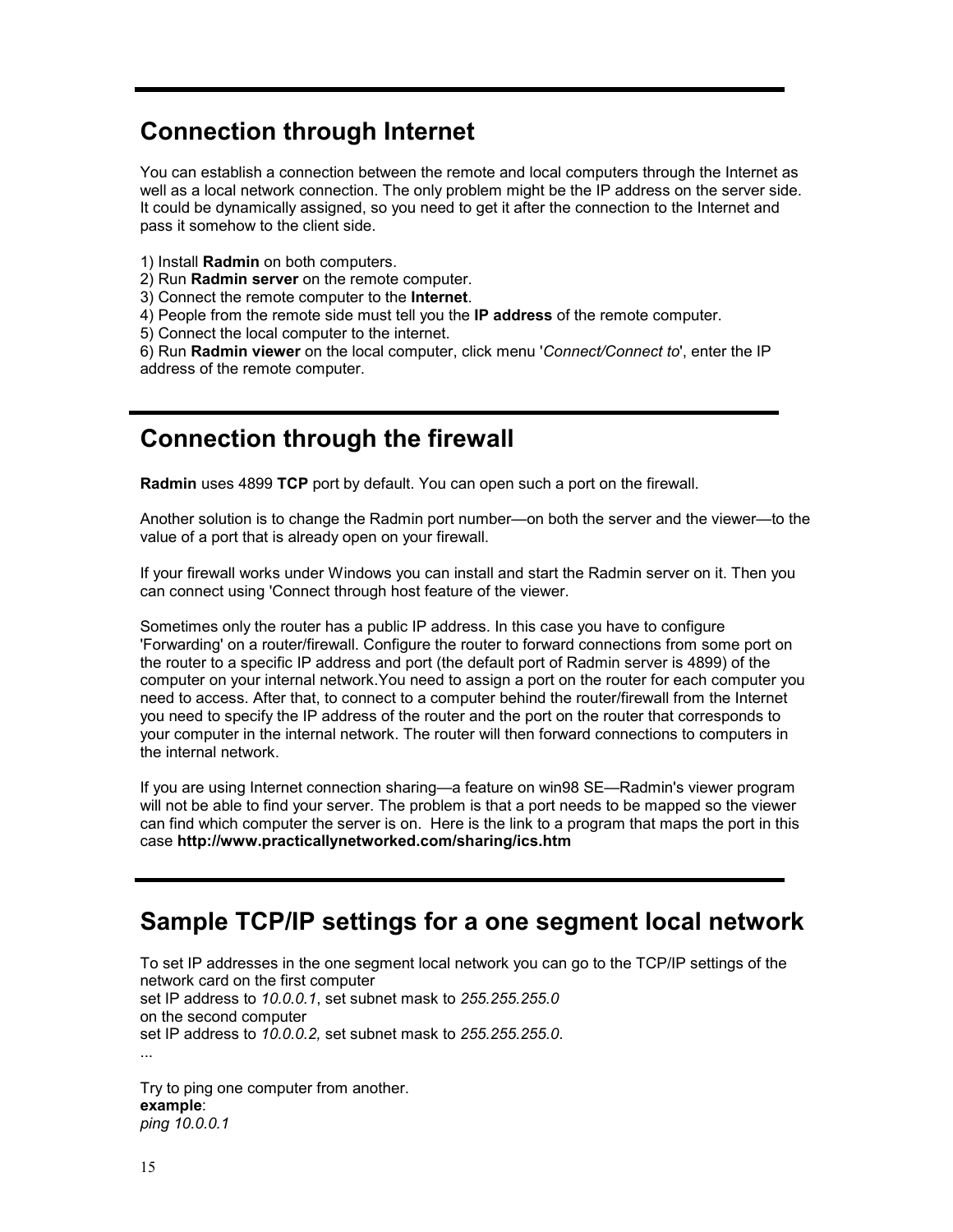#### **Telnet access**

Telnet access to Win9x/ME is not supported because of limitations of the *command.com* command prompt interpreter in Win95/98/ME.

Some Win32 console applications use direct access to the console. Such applications can't work via the telnet mode, because the telnet mode on the server uses standard i\o streams to interact with the application. Just do not run such applications via telnet. You can run such applications in Remote Screen mode.

### **Finding the IP address**

In the Start/Run dialog enter command.com. Then at the command prompt enter: ipconfig.exe (winipcfg.exe for Win95)

Another way to know the IP address of the computer is to move your mouse pointer over the Radmin server tray icon. It will show you the list of IP addresses..

# **Log file**

All actions can be written to the logfile, you can allow it from the *'Options'* menu of 'Settings for Radmin server' (from start menu group). Event Log support for WinNT4.0/2000 is also included.

# **Port option**

The server port number and address can be specified from the 'Options' menu of *Settings for Remote Administrator server*. The default port number is '*4899*'.

# **Connection menu**

You can make a new connection or use connections that were used before. By default all connections are added to the connection list. The connection modes are set directly from the Remote Administrator viewer menu.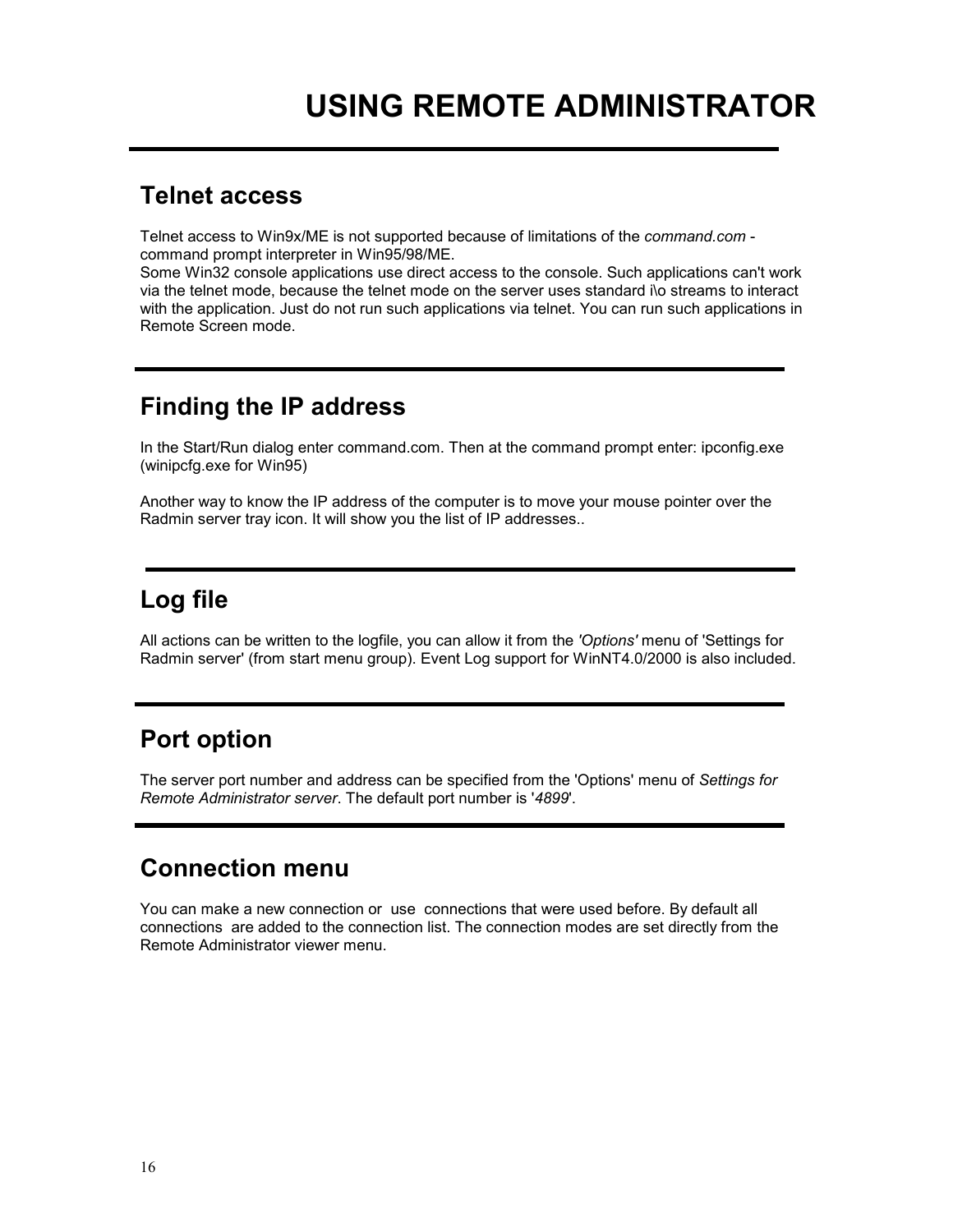| <b>Remote Administrator</b> |                  |               |
|-----------------------------|------------------|---------------|
| Connection<br>Mode View     | Help             |               |
| 阐                           | <b>DEAGA</b> PRE |               |
|                             |                  |               |
| John                        | Office computer  |               |
|                             |                  |               |
|                             |                  |               |
|                             |                  |               |
|                             |                  |               |
|                             |                  |               |
|                             |                  |               |
|                             |                  |               |
|                             |                  | File transfer |

*Radmin viewer window* 

You can use either '*Connect to...*' or *'New'* options to establish a connection. '*Connect to...*' option allows to set or disable '*Connect through*' feature, to set the connection type, the port number.

| <b>Connect to </b>                                                                                                           | ×                                                                                                                     |
|------------------------------------------------------------------------------------------------------------------------------|-----------------------------------------------------------------------------------------------------------------------|
| IP address or DNS name<br>Port<br>4899<br>$\vdots$<br>$\nabla$ Use default port<br>Advanced settings<br>Connect through host | Connection type:<br>$\mathbf{F}$ Full contol<br>C View only<br>Telnet<br>n.<br>$\cap$ File transter<br>Shutdown<br>n. |
| $\nabla$ Add to connection list<br>Connect                                                                                   | Cancel                                                                                                                |
| 'Connect to' menu                                                                                                            |                                                                                                                       |

### **'Connect through host' option**

This lets you connected through an intermediate host when there is no direct TCP/IP connection with the computer you want to administer, but an intermediate computer (or host) does have a direct TCP/IP connection to both your target computer and to your computer. Radmin server must be running on such an intermediate (host) computer for this to work.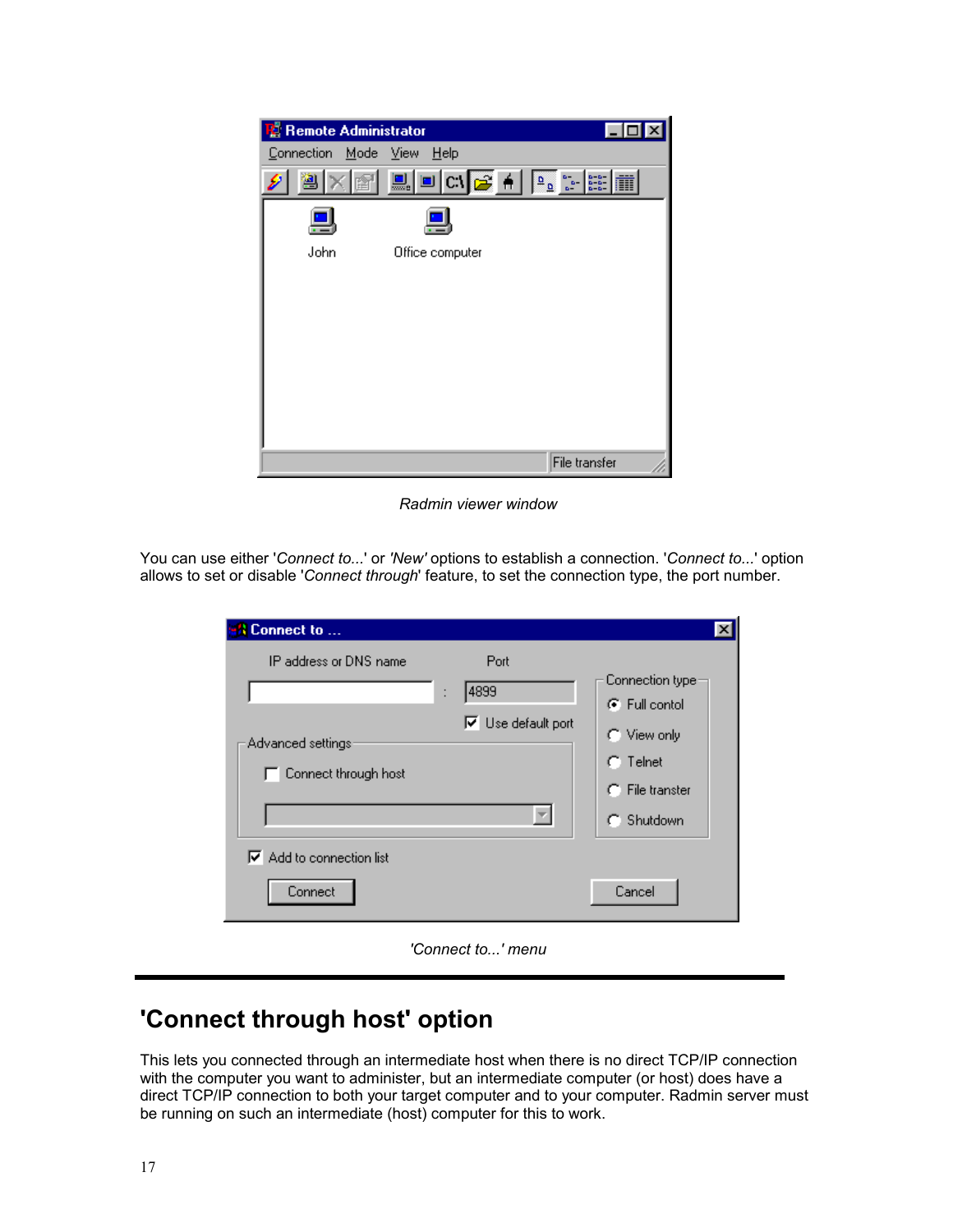Example: You have a local network without a direct connection to the Internet. However, there is one computer on that network that does has a direct connection to the Internet. If you install Radmin server on that computer to make it an intermediate host, you can connect the other computers in the local network to the Internet through that intermediate host.

Note: If NT security permissions are used, it's advisable to grant users **Redirect Right**.

### **Full-screen text mode**

Currently, Radmin cannot register screen changes when the remote computer is in full-screen text mode. Drawing on the screen isn't performed by the GDI (Graphic Display Interface) when the remote computer is in that mode.

Windows works with full-screen text modes in an undocumented way via a video port driver.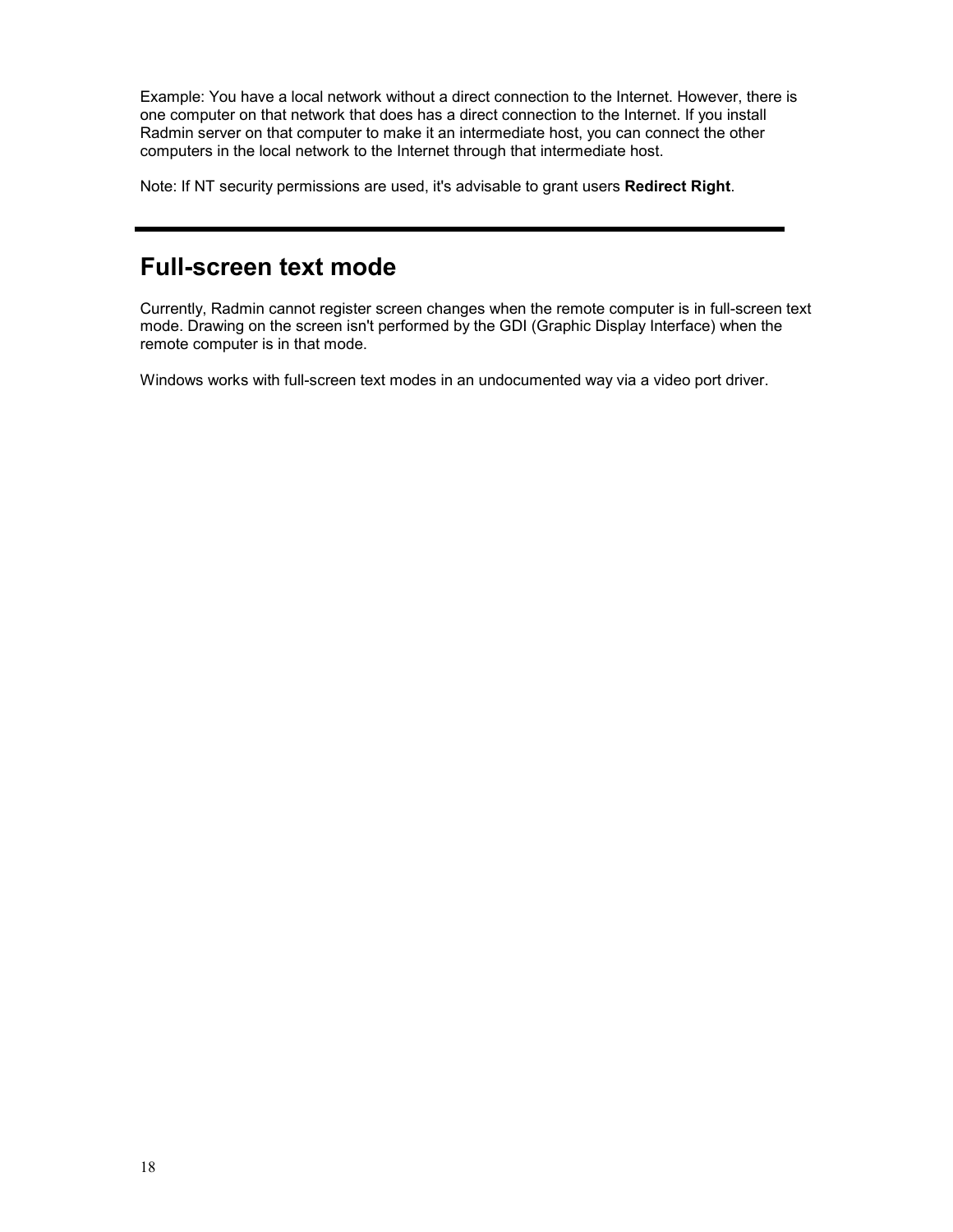# **File transfer**

This feature was added in version 2.0.

Choose the 'File transfer' option from the 'Mode menu' or press the button on the toolbar. The interface of Radmin's file transfer is similar to Windows Explorer except it works with two windows-local and remote.

You can choose to display file icons on the toolbar buttons.

To copy a file or folder you can drag-and-drop it. Or use the 'Copy' button on the toolbar. Or rightclick and chose 'copy' on the menu that appears. Use the Stop option to cancel a file transfer.

| File transfer - 192.168.0.3                             |             |          |                                                                                | $\vert x \vert$<br>П |
|---------------------------------------------------------|-------------|----------|--------------------------------------------------------------------------------|----------------------|
| Local side                                              |             |          | $\frac{a}{a}$<br>$\frac{\alpha}{\sqrt{2}}$                                     | $\frac{1}{2}$<br>0   |
|                                                         |             | ۰        |                                                                                |                      |
| (A)<br>SYSTEM (C:)                                      | Basic (D:)  | (E: )    | (F)                                                                            |                      |
|                                                         |             |          |                                                                                |                      |
|                                                         |             |          |                                                                                |                      |
|                                                         |             |          |                                                                                |                      |
|                                                         |             |          |                                                                                |                      |
|                                                         |             |          |                                                                                |                      |
| Remote side<br>c:\winnt\system                          |             | 臨        | $\frac{a}{a}$<br>$\frac{\underline{\mathsf{D}}}{\underline{\mathsf{D}}}$<br>lh | <b>EXERN</b>         |
| Name                                                    | Object info | Size     | Modified                                                                       | <b>Attributes</b>    |
| ঋ<br>MCIAVI.DRV                                         | System file | 71.66Kb  | 09.08.96 5:30                                                                  | А                    |
| ข้<br>OLECLI.DLL                                        | System file | 81.50Kb  | 09.08.96 5:30                                                                  | А                    |
| WINSPOOL.DRV<br>∾                                       | System file | 87.77Kb  | 09.08.96 5:30                                                                  | А                    |
| AVIFILE.DLL<br>∾                                        | System file | 105.45Kb | 09.08.96 5:30                                                                  | А                    |
| MSVIDEO.DLL<br>∾                                        | System file | 134.81Kb | 09.08.96 5:30                                                                  | А                    |
| SSERIFE.FON                                             | File        | 139.33Kb | 29.05.01 15:48                                                                 | А                    |
| Vbrun300.dll                                            | System file | 389.08Kb | 11.05.93 23:00                                                                 | А                    |
|                                                         |             |          |                                                                                |                      |
| Receiving file C:\WINNT\system\Vbrun300.dll 195KB (50%) |             |          |                                                                                |                      |

*File Transfer* 

### **Switching between normal and full-screen modes**

Press F12. It switches between normal, stretch and full-screen modes.

If you want to send F12 to a remote computer, use 'Send F12' from the RScreen window menu.

When the remote computer screen is larger than the local one you can use mouse 'scroling' feature (just move your mouse to the screen edges) to navigate within this larger screen. However it is possible to stretch the RScreen window to see the whole screen of the remote computer. You can set the window size as you like using this feature..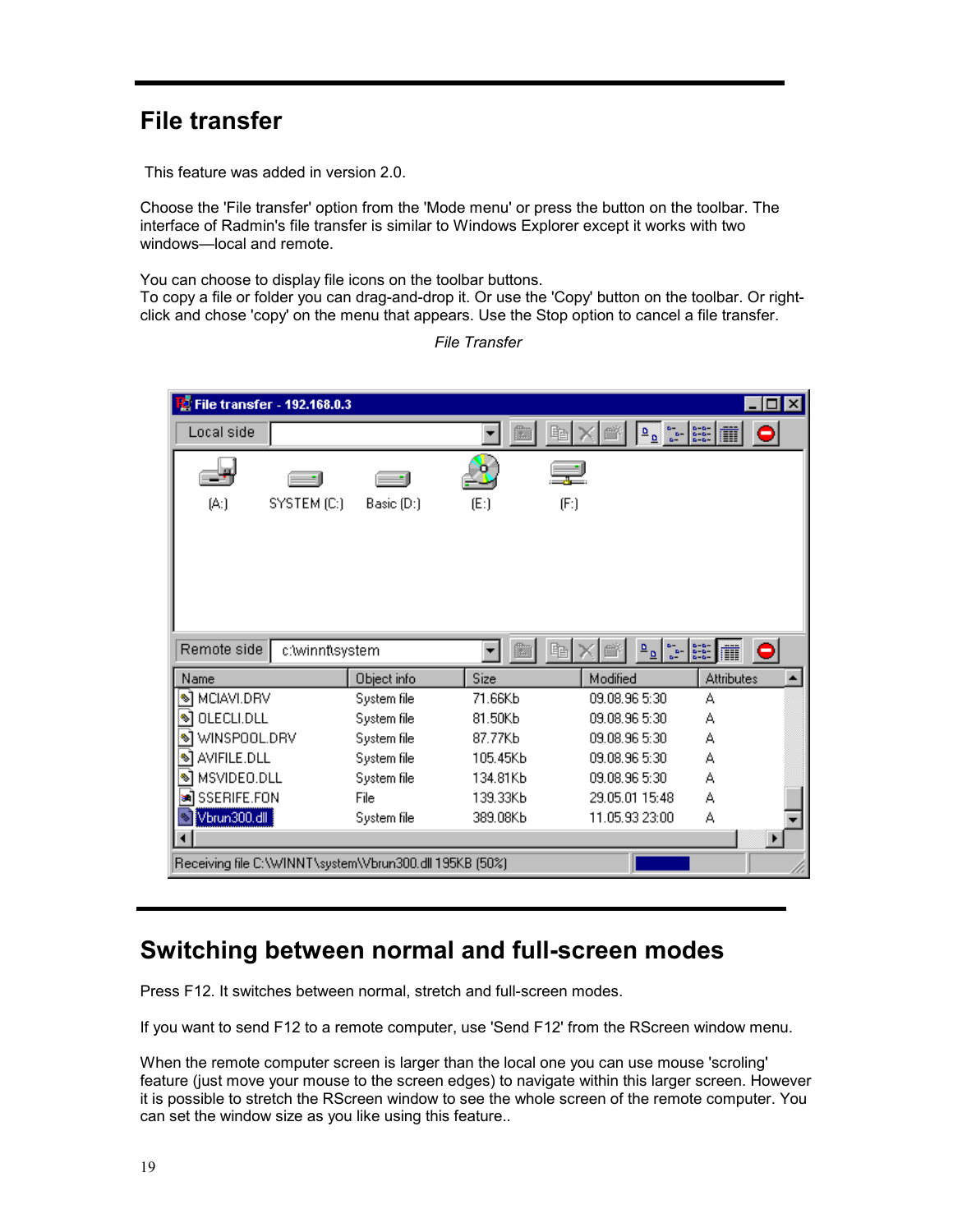### **Send Ctrl-Alt-Del command**

To send Ctrl-Alt-Del to a remote computer, use 'Send Ctrl-Alt-Del' from the Remote Screen window menu.

This feature works in the 'Full control' connection type.

**Note**: This feature works only when the remote computer is running Windows NT4.0/2000 and the Radmin server is registered as a system service on the remote computer. You can also use Ctrl-Alt-F12 for a quick send.

### **'Send key' option**

You can use this option for sending such commands as *'Ctr-Esc', 'F12', 'Ctr-F12', 'Alt-F12', 'Ctr-Alt-F12'.*

### **Statistics of the connection**

Use '*Connection info*' entry from the RScreen window menu to monitor updates per sec, bytes per sec etc.

| Connection info                                                                                              |  |
|--------------------------------------------------------------------------------------------------------------|--|
| Total updates - 1290<br>Updates per second- 21<br>Total bytes recv - 1357203<br>Bytes recv per second - 2269 |  |
| Total bytes send - 6780<br>Bytes send per second - 106                                                       |  |
| The driver is not used on the remote side                                                                    |  |
| ΠK                                                                                                           |  |

*Current connection information*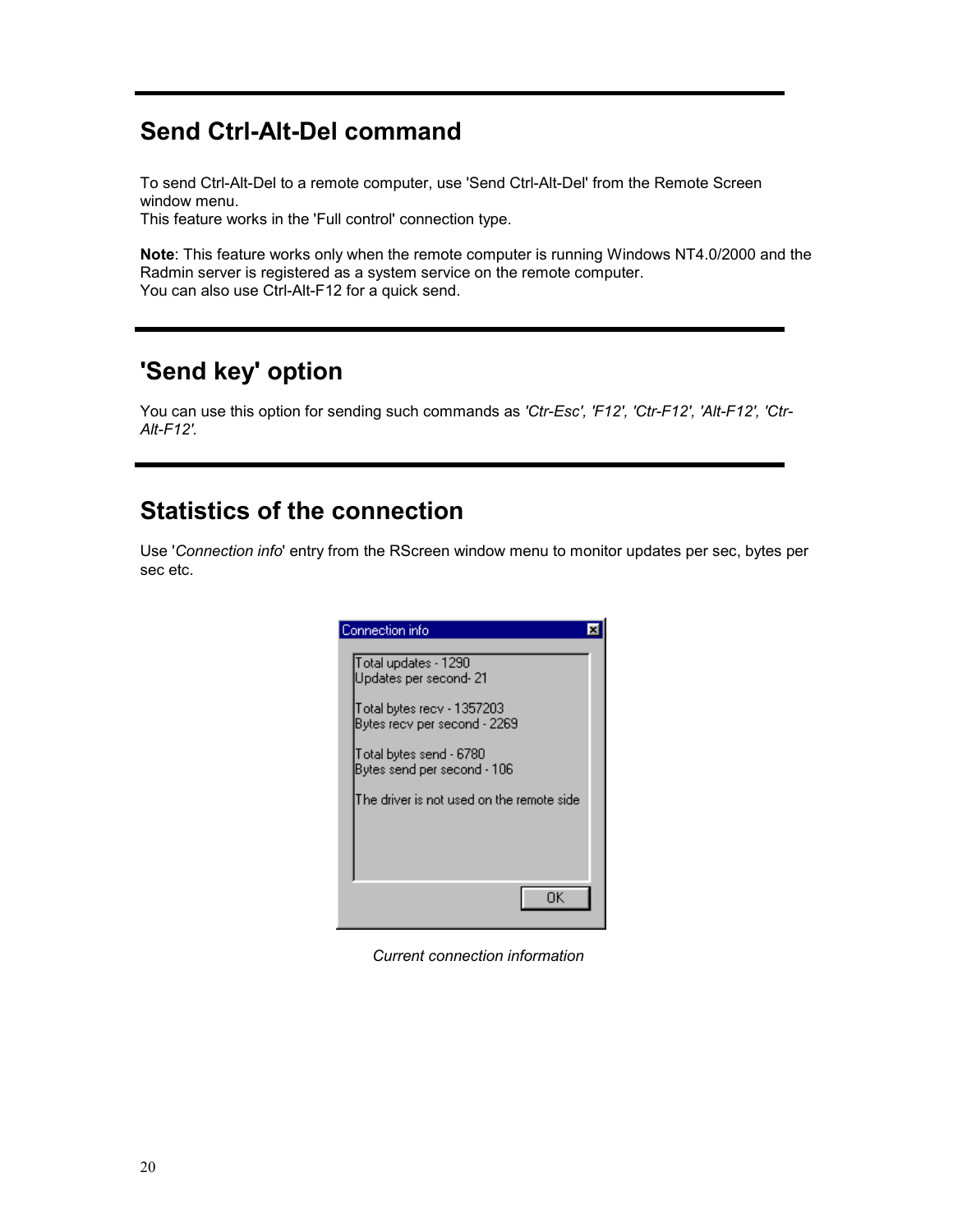# **'Options' dialog**

If you have a high processor load on the remote computer, set the '*max screen updates per second*' entry to a smaller value in the '*Options*' dialog of the RScreen window menu. If your remote computer works under Win9x/ME (or under WinNT, without the video hook driver installed) the Radmin server can cause a high processor load when the '*Maximum updates per second*' value is set to values bigger than 50.

To speed up, you can disable wallpaper on the remote computer. Also, you can set 'Color format' to '16 colors' mode in the Options dialog of the Remote Screen window. Note, if you are connected via a modem you can't have update rates higher than 10 per second, just because signals can't go there and back more than 10 times per second (ping > 100ms).

If you use Win9x/ME OS on the remote side, the speed depends on the screen resolution of the remote computer. So set a lower screen resolution on the remote computer. Also set a lower color format 8bpp (256 colors) or 16bpp (65536 colors). On some systems 8bpp is faster, on others 16bpp. Make sure your update speed is not limited by the '*Maximum updates per second*' field from the option dialog of the RScreen window.

If you use WinNT on the remote side without the video hook driver installed, note that with the video hook driver Radmin works about 10 times faster and uses much less processor time.

| <b>Options</b>                                                                                                                           |                                                                                                                    |
|------------------------------------------------------------------------------------------------------------------------------------------|--------------------------------------------------------------------------------------------------------------------|
| Color format:<br>Color format to be used while<br>transfering via network.<br>$C$ 65536 colors<br>$\odot$ 256 colors<br>$\cap$ 16 colors | View mode:<br>$\cap$ Normal view<br>C Fullscreen view<br>G Stretch view<br>Maximum number of<br>updates per second |
| Encrypt data stream $\nabla$                                                                                                             | 100                                                                                                                |
| <u></u>                                                                                                                                  | Cancel<br>Apply                                                                                                    |
| 'Options' dialog'                                                                                                                        |                                                                                                                    |

### **Get and set clipboard commands**

To get the remote clipboard:

- 1.Select text for example In the Remote Screen.
- 2.Execute standard command "copy" or ctrl-c.
- 3.Click *Get clipboard* from RScreen menu.
- 4.Execute standard command "paste" or ctrl-v on the local computer.

To sent the local clipboard:

- 1.Select text for example In the Local Screen
- 2.Execute standard command "copy" or ctrl-c.
- 3.Click *Set clipboard* from RScreen menu.
- 4.Execute standard command "paste" or ctrl-v on the remote computer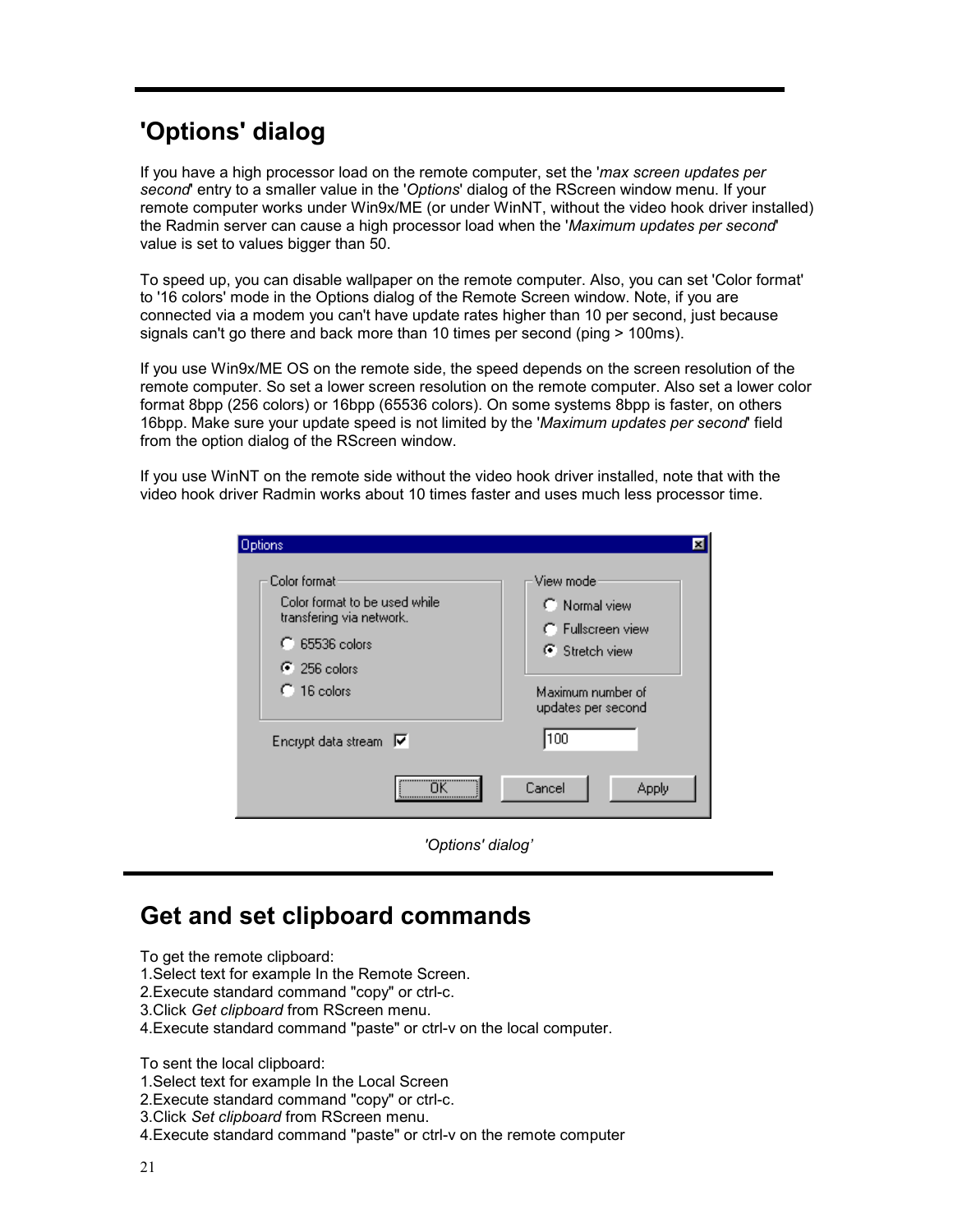### **Shutdown command**

This feature lets you turn off, restart, switch off and log off the remote computer.

It is available from the RScreen menu and from the Radmin viewer mode menu.

| <b>Shut Down the Remote Computer</b>                                                                                                                                                  |  |  |  |
|---------------------------------------------------------------------------------------------------------------------------------------------------------------------------------------|--|--|--|
| Are you sure you want to:<br>● Restart the remote computer<br>C Shut down the remote computer<br>C Switch off the remote computer<br>$\bigcirc$ Log off a user on the remote computer |  |  |  |
| Yes<br>No                                                                                                                                                                             |  |  |  |
| Shutdown menu                                                                                                                                                                         |  |  |  |

### **Stop Remote Administrator server**

You can use the shortcut from the Remote Administrator folder to stop Radmin server or just enter in the command-line prompt: *r\_server.exe /stop* 

# **Command-line switches**

#### **Radmin viewer command-line switches**

*radmin.exe /copyphonebook* - creates Radmin 2.x phonebook from Radmin 1.11 phonebook.

Radmin viewer has command line options, which enable you to get connected to the host without using a phonebook.

**Usage**: *radmin.exe /connect:xxxxx:nnnn other\_options*  **Examples**:

*radmin.exe /connect:server:1000 /fullscreen /encrypt radmin.exe /connect:10.0.0.100:4000 /telnet radmin.exe /connect:server /through:gate*  **Options**:

*/connect:xxxxx:nnnn* - specify an address and a port of the server. This option is required for connection without a phonebook.

*/through:xxxxx:nnnn* - specify an address and a port of the intermediate server

By default, connection mode is '*Full control'* (see remote screen, send mouse and keyboard input) To specify other connection modes use switches: */noinput* - specify a *View only* connection mode (view of remote screen). */shutdown -* specify a *Shutdown* connection mode */file -* specify a *File* connection mode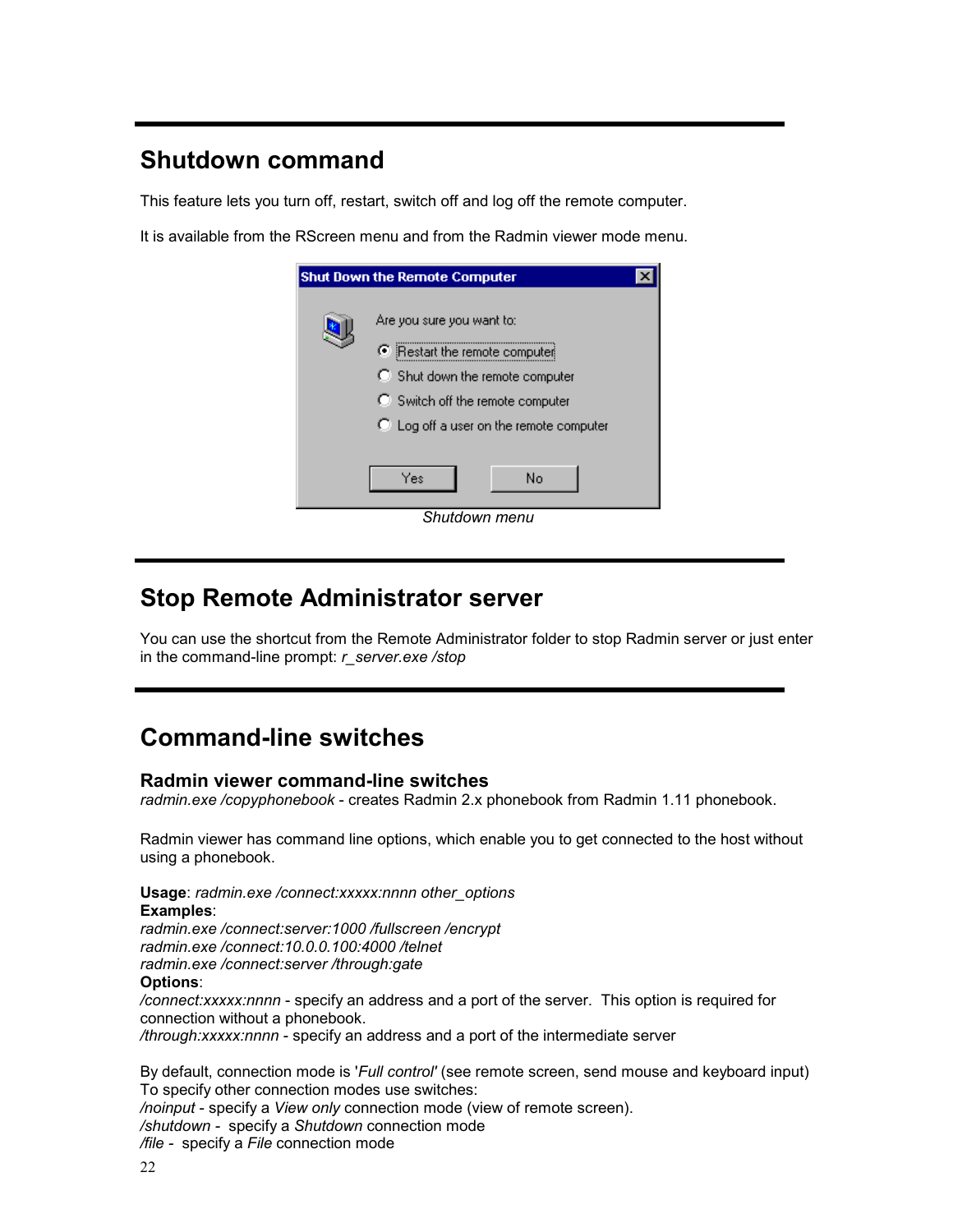*/telnet* - specify a *Telnet* connection mode

These switches are used in *'Full control'* and *'View only'* modes: */fullscreen* - specify the fullscreen view mode */hicolor* - specify a 65536 color format, while transferring via a network. */locolor* - specify a 16 color format, while transferring via a network. */updates:nn* - specify a maximum number of screen updates per second */encrypt* - specify to encrypt data stream

Other switches:

*/unregister* - delete already entered key for Remote Administrator. */?* - shows help screen

#### **Radmin server command-line switches**

Radmin server has several command line switches. Normally, all settings can be set through the installation process or by using 'Radmin server setup' and the user need not use any of the command line switches.

These switches are intended to be used by System Administrators. Using these switches you can manually install\uninstall parts of Radmin, such as the service and the driver, or set a password and a port number.

#### **Usage**: *r\_server.exe <switches>*

*/setup* - shows a dialog box in which you can install the service and a driver, or set a password and a port number for the server.

**Example**: *r\_server.exe /setup* 

*[/port:xxxx] [/pass:xxxxx]* - if there are no other switches specified, except /port and /pass, r\_server runs as the Radmin server, with a password and a port from the a command line or from the registry, if corresponding switch is not present.

**Example**: *r\_server.exe* 

**Example:** r\_server.exe /pass:mypass

**Example**: *r\_server.exe /port:5505* 

**Example**: *r\_server.exe /port:3333 /pass:qwerty* 

*/save [/port:xxxx] [/pass:xxxxx]* - saves the password and the port in the default program settings in the registry. If you do not specify the port or\and the password using this option, the default port and/or the empty password will be saved.

**Example**: *r\_server.exe /port:5505 /pass:qwerty /save* 

This saves values of the port and password in the registry, these values will be used, when *r\_server.exe* is executed without parameters (/pass or /port) in the command line.

**Example**: *r\_server.exe /save* 

This saves the default port and the empty password in the registry .

*/install* - install the service (Win9x/ME/NT4.0 or Win2k) and a driver (WinNT)

**IMPORTANT NOTE:** To be installed, the driver (raddrv.dll) must be

placed in the System32 directory which is in your Windows directory **Example**: *r\_server.exe /install* 

*/uninstall* - uninstall the service and a driver, if present. **Example**: *r\_server.exe /uninstall* 

*/installservice* - install the service only *(Win9x/ME/WinNT or Win2k)*  **Example***:* r\_server.exe /installservice

*/uninstallservice* - uninstall the service only **NOTE** : Failure to remove the service usually indicates that it was not installed. **Example**: *r\_server.exe /uninstallservice* 

*/installdrv* -to install the driver (works only in WinNT) **IMPORTANT NOTE**: To be installed, the driver (raddrv.dll) must be placed in System32 directory which is in your windows directory **Example**: *r\_server.exe /installdrv*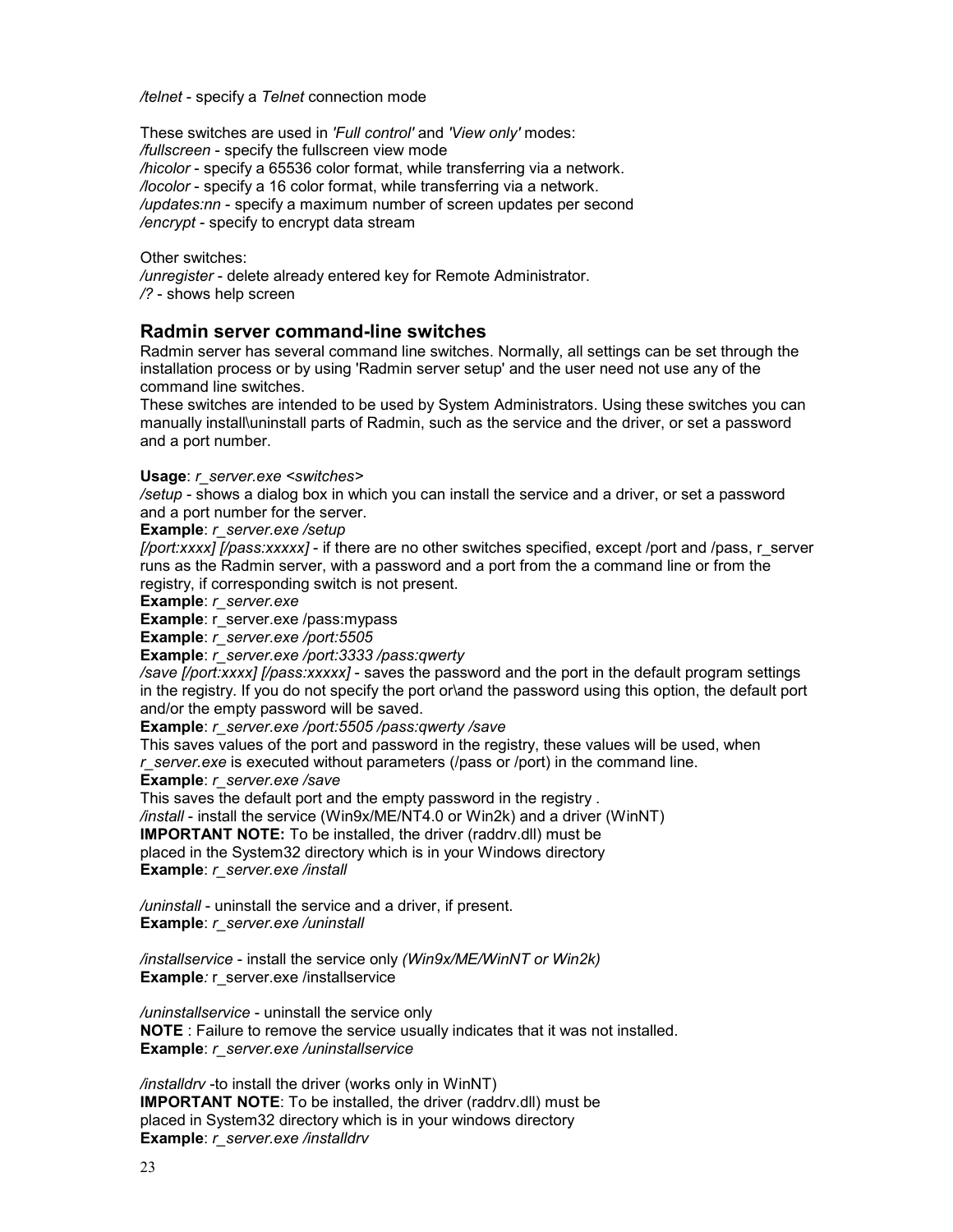*/uninstalldrv* - uninstall the driver only. **NOTE** : Failure to remove the driver usually indicates that it was not installed. **Example**: *r\_server.exe /uninstalldrv* 

*/silence* - do not show 'error' or 'ok' message boxes, in */install, /uninstall* or */save* commands.

*/stop* - stops Radmin server. This command can stop service and application as well. To stop service under WinNT your user must have rights to do it. */?* - shows a help screen.

/unregister - delete an already entered key for Radmin.

### **Radmin phonebook**

Our phonebook is stored in the registry. You can run regedit.exe.

Export all subkeys from the path *HKEY\_CURRENT\_USER\Software\RAdmin\v2.0\Clients*  to a file. You can import such registry file to other computers to copy phonebook.

If you would like to upgrade your old phonebook use this command *radmin.exe /copyphonebook* - creates Radmin2.x phonebook from Radmin1.11 phonebook.

### **Registering/Unregistering Radmin**

If Radmin is run beyond its 30 day trial period, the message "Evaluation period has expired, enter the registration code to continue using the program" is displayed.

The registration information must be entered on both the viewer and server sides.

To register the Radmin viewer press the 'ENTER CODE' button and enter your registration code. You need to highlight your registration code and press CTRL-C. Then go to the registration edit box and press CTRL-V. Press enter.

**Note**: Be sure to select the entire code, that is about 80 characters long.

To register the Radmin server remotely, right-click the icon in the Radmin viewer connection list and choose 'Set registration code'. Then follow the prompts. You can also do it from Radmin Server About box.

To de-register Radmin: radmin.exe /unregister r\_server.exe /unregister

### **Multilanguage support**

Visit our website to download language resources : **www.radmin.com**

All you need is to put the \*\*\*\*.lng file and unzip help  $*$ \*.zip (if present) into Radmin directory. For example, to install German language support you have to place 1031.lng file in *C:/Program Files/Radmin* or other folder.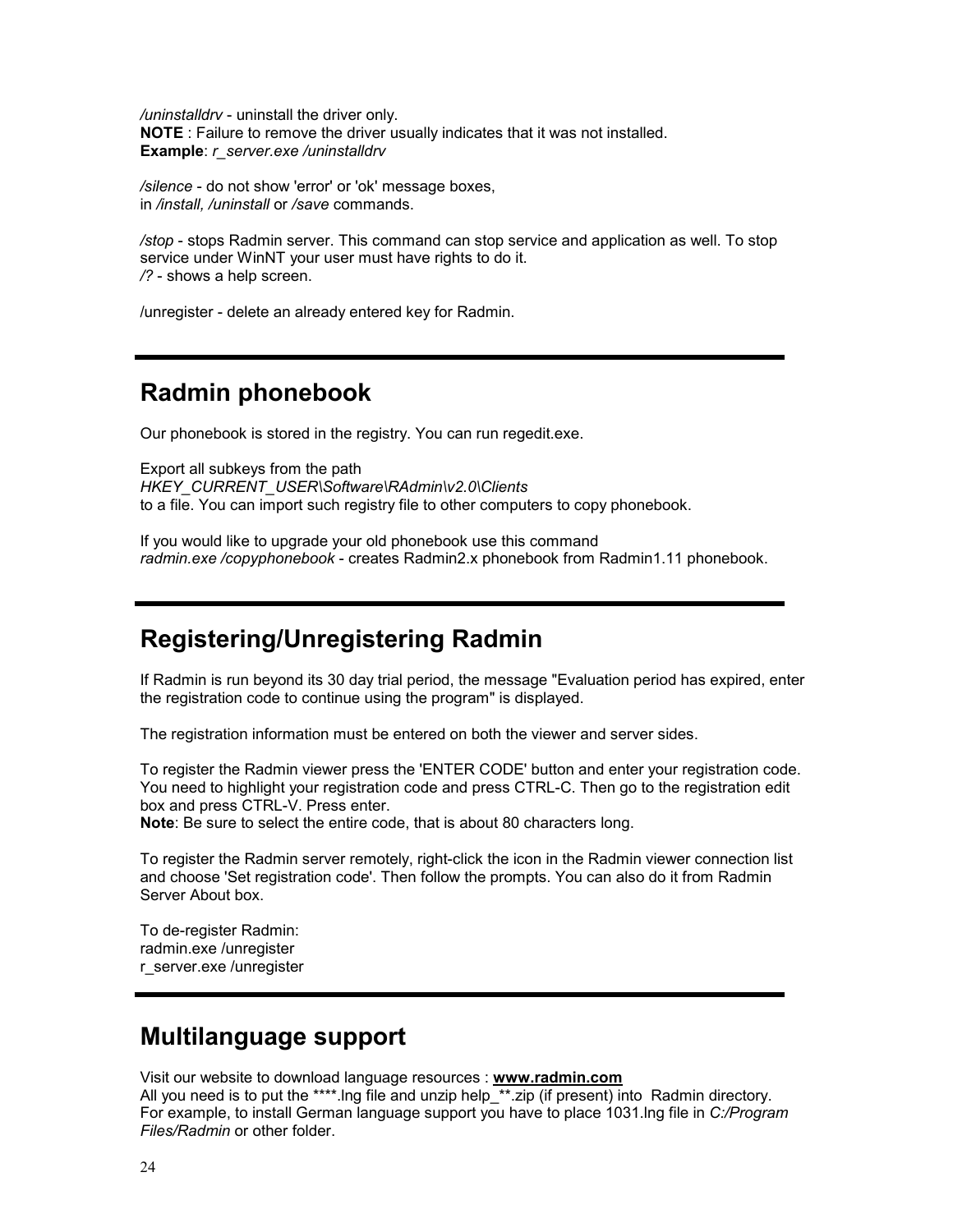We are going to translate the documentation to all the languages listed on our website. So visit it in the future for the updates.

| <b>R</b> Remote Administrator                           |                      |                                                                                                                                                                                                                                                                        |
|---------------------------------------------------------|----------------------|------------------------------------------------------------------------------------------------------------------------------------------------------------------------------------------------------------------------------------------------------------------------|
| Connection Mode View Help                               |                      |                                                                                                                                                                                                                                                                        |
| 图                                                       |                      | $\left\  \underline{\underline{\mathbf{D}}} \right\ _{\underline{\underline{\mathbf{D}}}^{\underline{\mathbf{D}}-1}} \left\  \underline{\underline{\mathbf{D}}} \right\ _{\underline{\underline{\mathbf{D}}}^{\underline{\mathbf{D}}-1}}$<br>$-2 - 3$<br>$-2 - 3$<br>m |
| Computer                                                | Address              | Port                                                                                                                                                                                                                                                                   |
| ■ 192.168.0.3                                           | 192.168.0.3          | default                                                                                                                                                                                                                                                                |
| e <mark>d</mark> localhos <mark> Select language</mark> |                      | $\overline{\mathbf{x}}$                                                                                                                                                                                                                                                |
| Borneo                                                  |                      |                                                                                                                                                                                                                                                                        |
| English                                                 |                      |                                                                                                                                                                                                                                                                        |
| <b>English</b>                                          |                      |                                                                                                                                                                                                                                                                        |
| German<br>ਯਾ                                            | <b>PERMIT LEADER</b> |                                                                                                                                                                                                                                                                        |
|                                                         |                      |                                                                                                                                                                                                                                                                        |
|                                                         |                      |                                                                                                                                                                                                                                                                        |
|                                                         |                      |                                                                                                                                                                                                                                                                        |
|                                                         |                      |                                                                                                                                                                                                                                                                        |
|                                                         |                      |                                                                                                                                                                                                                                                                        |
|                                                         |                      | Full control                                                                                                                                                                                                                                                           |

*Swithching to German...*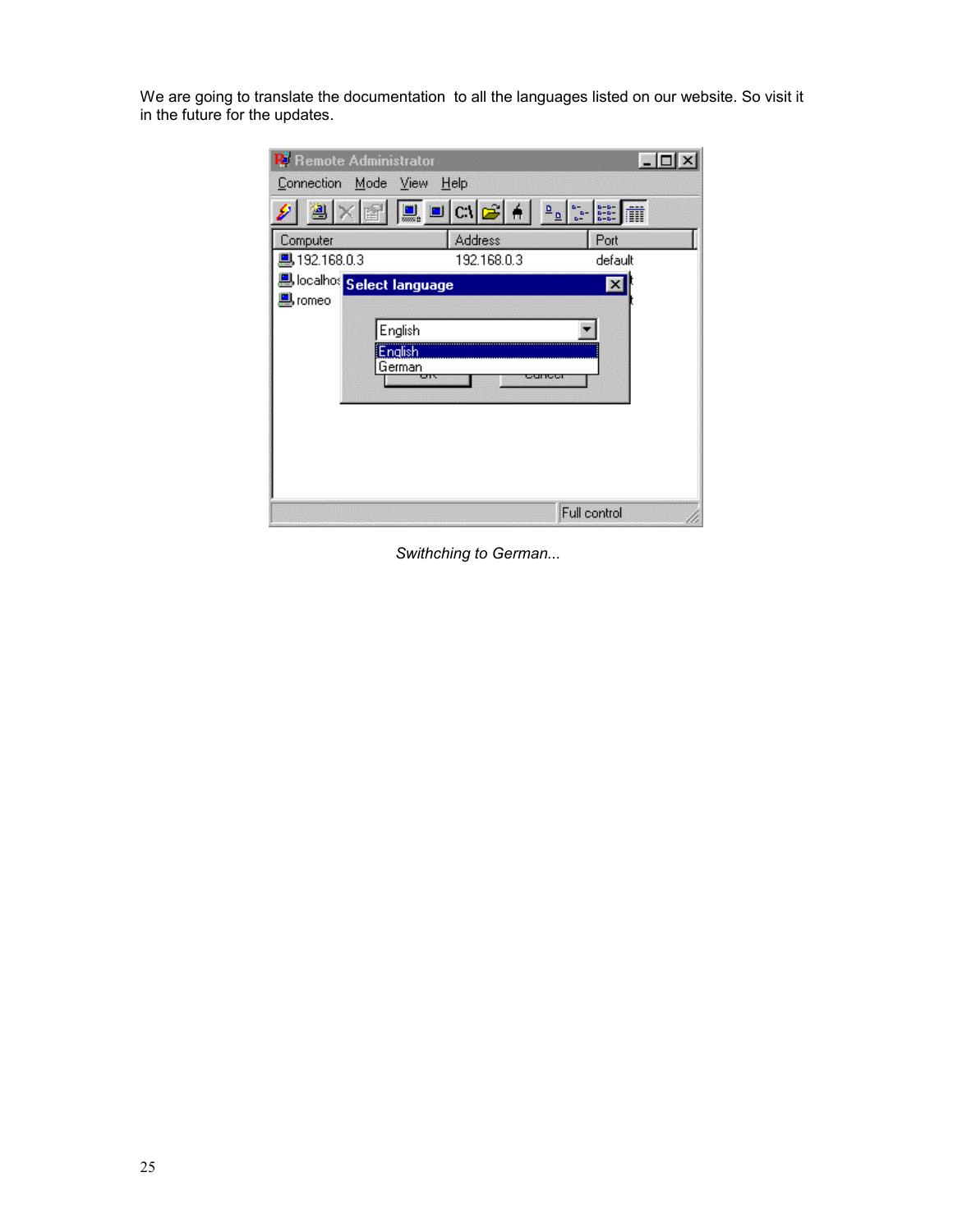# **FREQUENTLY ASKED QUESTIONS**

#### **1. How can I send Ctrl-Alt-Delete to the remote computer?**

If you want to send Ctrl-Alt-Del key to a remote computer, just press Ctrl-Alt-F12, also you can use '*Send Ctrl-Alt-Del*' entry from the Remote Screen window menu. This feature will work only when the remote computer OS is WindowsNT and the Radmin server runs as a system service on the remote computer. This feature will work in '*Full control*' connection type.

You can also use *Ctrl-Alt-F12* hotkey.

#### **2. I can not connect to the Radmin server. What can I do?**

Test, that you can get connected with the remote host via TCP/IP: Type in the command prompt: *ping remote\_host\_name* 

**Example**: *ping 10.0.0.1*  **Example**: *ping myserver.mycompany.com* 

Make sure, that **radmin** server is running on the remote computer. Make sure that you are connecting to the correct port, that is the port on which the **radmin** server is waiting for the incoming connection.

You can also find the solution using logfile. It can be turned on and off from the *'Options'* of Remote Administrator server setup menu.

**NOTE**: Click here if you use proxy/firewall.

#### **3. I'm getting an error 'Client I/O Error', when trying to connect to Radmin server. What can I do?**

This error usually means that connection is broken by the server side due to IP filter restriction on the server. To see and change your IP filter settings, you can run **'Radmin server setup'** from the Start menu on the server side.

#### **4. How can I print during a remote session?**

You can use printer sharing from '*Microsoft networking*'. Add your local printer as remote printer to the remote computer and while printing select to print on your computer. This can be a solution.

#### **5. How can I hide Radmin Tray icon from desktop?**

Just run Remote Administrator server settings from Programs menu. Then click '*Options*'. After that you can select 'Hide Tray icon' option.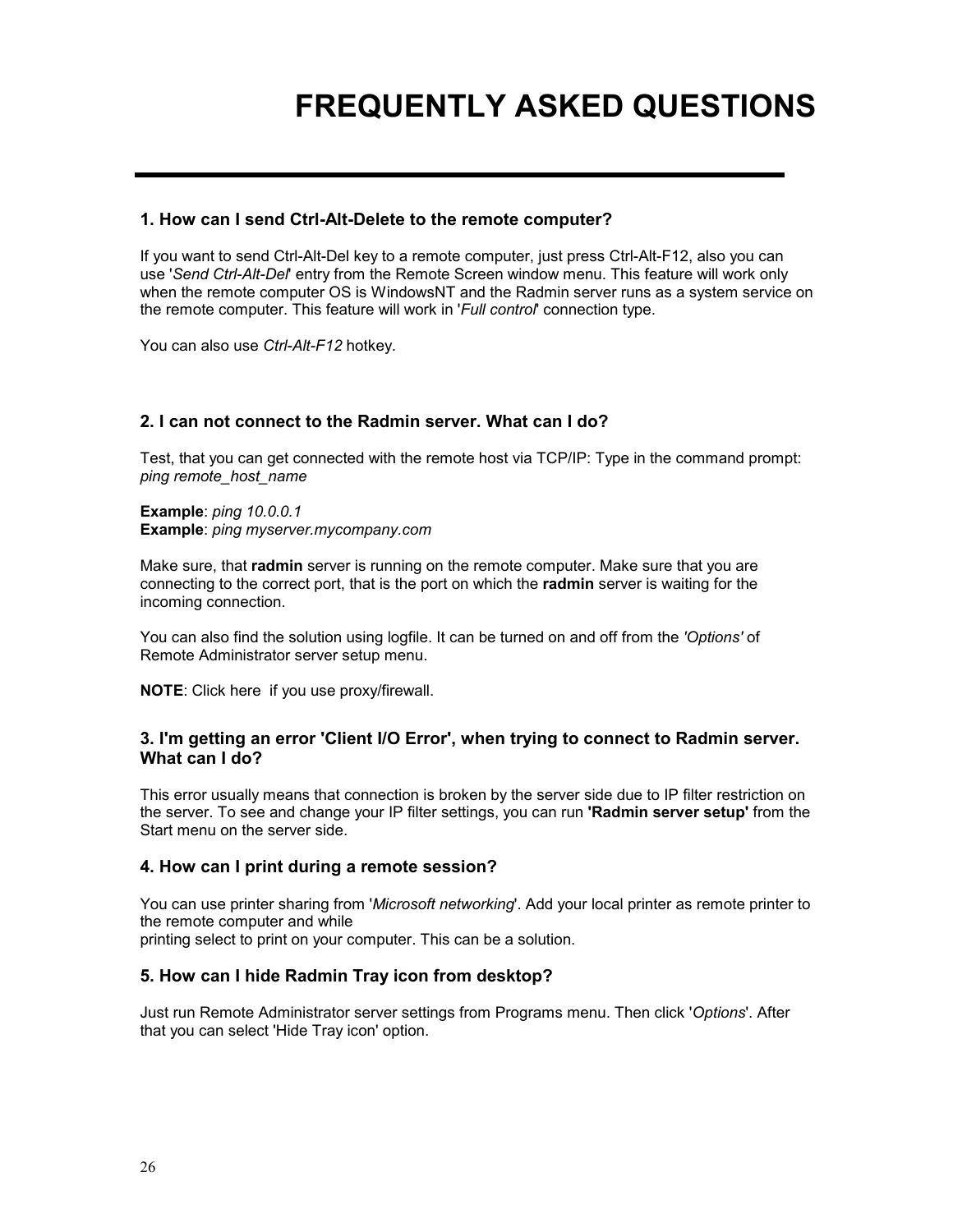| Options for Remote Administrator Server 2.1                                                        |                                                                                                                                              |  |  |  |
|----------------------------------------------------------------------------------------------------|----------------------------------------------------------------------------------------------------------------------------------------------|--|--|--|
| It's necessary to restart Radmin server after the<br>change of the port number.                    |                                                                                                                                              |  |  |  |
| IP filter allows access only from specified IP addreses<br>$\overline{\phantom{a}}$ [Use IP filter |                                                                                                                                              |  |  |  |
| IP address                                                                                         | Subnet mask                                                                                                                                  |  |  |  |
| Add                                                                                                | Remove                                                                                                                                       |  |  |  |
| Port<br>$\nabla$ Use default port<br>4899                                                          | Tray icon:<br>$\Box$ Hide tray icon                                                                                                          |  |  |  |
| Logging<br>Use Event Log<br>$\Box$ Use logfile<br>c:\logfile.txt                                   | Incoming connection dialog-<br>$\nabla$ Ask user permission<br>Auto deny after timeout<br>C Auto allow after timeout<br>10<br>Timeout<br>sec |  |  |  |
| ΟK                                                                                                 | Cancel                                                                                                                                       |  |  |  |

*Hiding Radmin Tray icon..*.

#### **6. Are 1.1 and 2.1 Radmin versions compatible?**

Supporting Radmin 1.11 clients with Radmin 2.1 servers is impossible, because Radmin 2.x server allows multiple simultaneous remote control connections to the one screen, while Radmin 1.11 clients requires an exclusive access to the server. This will "keep away" another Radmin 2.x clients during 1.11 client connection.

Supporting Radmin 1.11 servers by Radmin 2.x client means for us just including viewer from Radmin v1.11 to the package of Radmin 2.x. But you can use the viewer from Radmin 1.11 package ! The viewer from Radmin 1.11 package can be used together with Radmin 2.x installed on the computer.